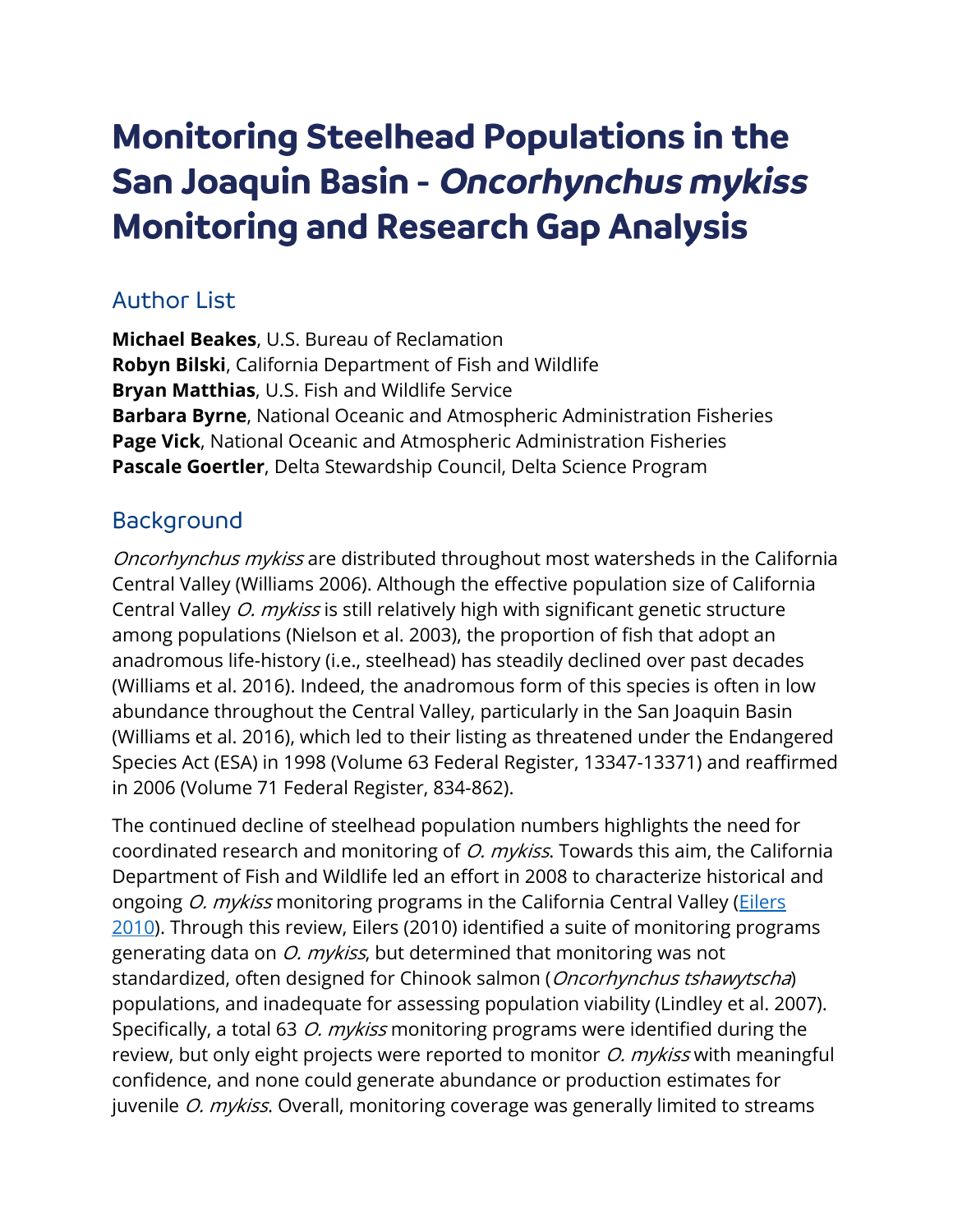that also supported populations of Chinook salmon. As a result, the Central Valley Steelhead (O. mykiss) Monitoring Plan was developed to identify actions needed to provide population data for the assessment of steelhead recovery (Eilers et al. 2010). Recommendations included adult abundance monitoring in the mainstem Sacramento River, distribution monitoring using spatially balanced sampling across the Central Valley, and monitoring in priority streams within the Northwestern California, Basalt and Porous Lava, Northern Sierra Nevada, and Southern Sierra Nevada Diversity Groups (NMFS 2014).

Several years after the completion of the Central Valley Steelhead Monitoring Plan, a series of related monitoring projects, identified as the Central Valley Steelhead Monitoring Program (CVSMP), were initiated on the Sacramento River and its tributaries. These projects include the mainstem Sacramento River mark-recapture project, Sacramento River tributary mark-recapture monitoring, upper Sacramento River tributary escapement monitoring, and hatchery broodstock and angler harvest sampling. The program utilizes a variety of methods including large wire fyke traps, rotary screw traps, Passive Integrated Transponder (PIT) tag arrays, acoustic monitoring, resistance board weirs, and hook and line sampling with the goals of establishing Sacramento River basin-wide adult abundance estimates for wild and hatchery origin  $O$ . mykiss, producing adult  $O$ . mykiss abundance estimates for select streams, and determining the spatial distribution of  $O$ . mykiss in the Central Valley. In addition, many population monitoring projects in priority streams outside of the CVSMP continue and in some cases have been expanded to encompass the entire *O. mykiss* immigration and spawning period.

## 2020 Gap Analysis

In the fall of 2020, a small group of state and federal scientists initiated a follow-up review from Eilers 2010. The primary purpose of this review is to identify where gaps in our monitoring network and approach have been filled and where gaps persist (i.e., '2020 gap analysis'). These gaps may represent physical monitoring elements like infrastructure (e.g., rotary screw traps [RST], PIT tag antennas), gaps in spatial or temporal scope of monitoring, and/or intellectual gaps (e.g., theoretical drivers of life-history expression). Identifying persistent gaps in our monitoring network will enable managers to optimize resource allocation, thus strengthening our system-wide *O. mykiss* research and monitoring program.

The 2020 gap analysis team contacted over 50 researchers with knowledge of O. mykiss research and monitoring that has been, or is currently being, implemented in over 30 Central Valley streams and rivers (Figure 1, Appendix A). This effort enabled the gap analysis team to characterize new *O. mykiss* monitoring in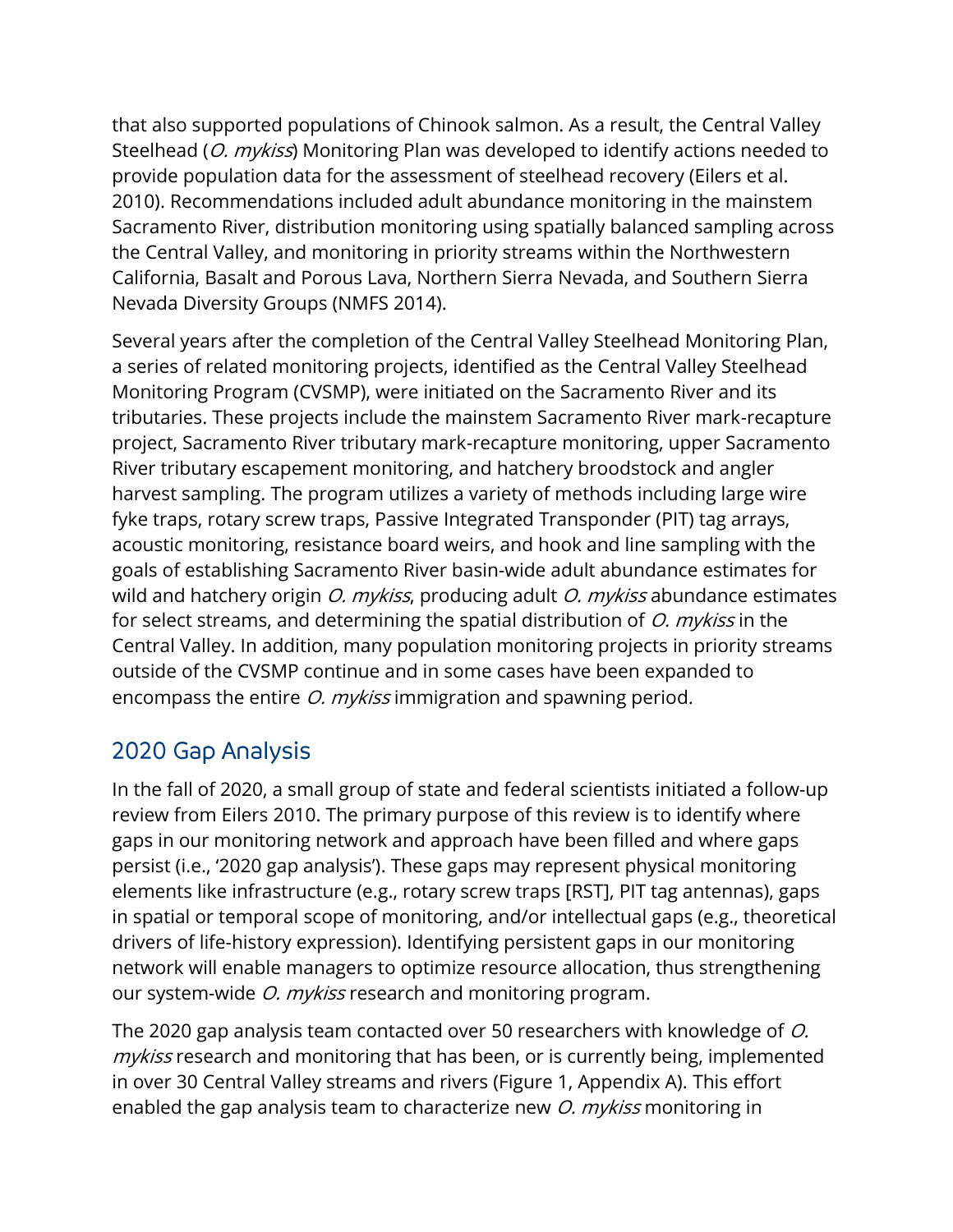Sacramento and San Joaquin tributaries (Appendix A), and initiate data compilation from Central Valley hatchery programs (Table 1) and ongoing monitoring programs (see example below). The majority of the new research and monitoring effort stems from the initiatives outlined in the CVSMP as described above. However, over the last decade new research and monitoring has been implemented or planned in several San Joaquin tributaries including the Calaveras and Stanislaus Rivers (Appendix A).

Table 1. California Central Valley hatchery trapping data gathered for 2020 O. mykiss gap analysis organized by Diversity Group and Johnson et al. 2017 regions (see maps below). The California Central Valley Steelhead Distinct Population Segment (DPS) includes steelhead from the Coleman National Fish Hatchery Program, the Feather River Fish Hatchery Program, and the Mokelumne River Hatchery Program.

| <b>Diversity</b><br><b>Group/Region</b> | <b>Hatchery</b><br><b>Name</b>              | <b>Hatchery</b><br><b>Location</b> | Life stage          | <b>Duration</b>  |
|-----------------------------------------|---------------------------------------------|------------------------------------|---------------------|------------------|
| Southern<br>Sierra Nevada               | Mokelumne<br><b>River Fish</b><br>Hatchery  | Lower<br>Mokelumne<br>River        | Adult               | 1964-<br>2001    |
| Southern<br>Sierra Nevada               | Mokelumne<br><b>River Fish</b><br>Hatchery  | Lower<br>Mokelumne<br>River        | Juvenile &<br>Adult | 2002-<br>present |
| American<br>River<br>Mainstem           | Nimbus Fish<br>Hatchery                     | Lower American<br>River            | Adult               | 1955-<br>1986    |
| American<br>River<br>Mainstem           | Nimbus Fish<br>Hatchery                     | Lower American<br>River            | Juvenile &<br>Adult | 1986-<br>present |
| <b>Feather River</b><br>Mainstem        | <b>Feather River</b><br>Fish Hatchery       | Lower Feather<br>River             | Adult               | 1968-<br>1999    |
| <b>Feather River</b><br>Mainstem        | <b>Feather River</b><br>Fish Hatchery       | Lower Feather<br>River             | Juvenile &<br>Adult | 2000-<br>present |
| <b>Basalt and</b><br>Porous Lava        | Coleman<br><b>National Fish</b><br>Hatchery | <b>Battle Creek</b>                | Adult               | 1990-<br>present |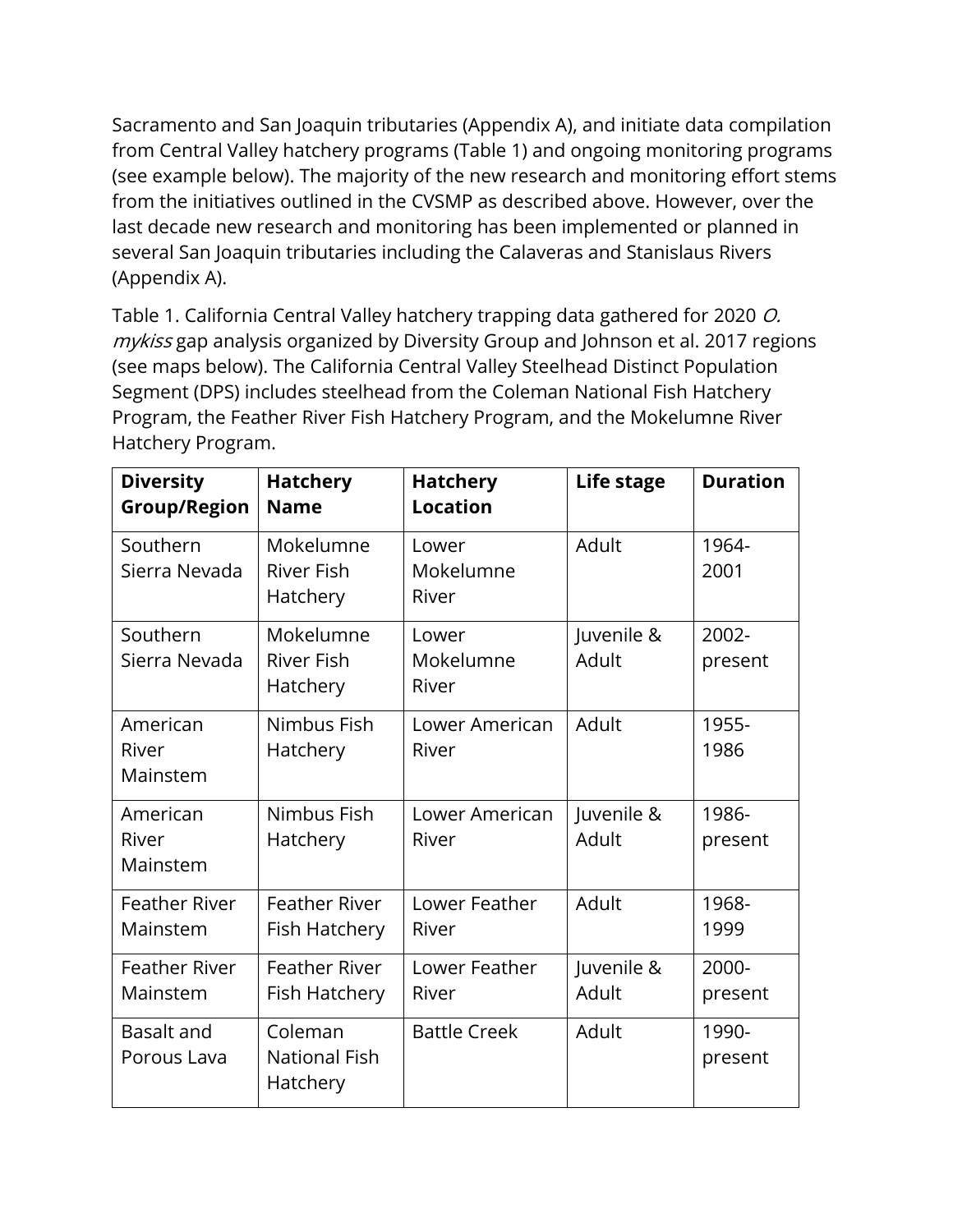

Figure 1. Map illustrating the location of target watersheds in the 2020 gap analysis and distribution within Central Valley diversity groups. For a complete list of watersheds and monitoring activities see Appendix A.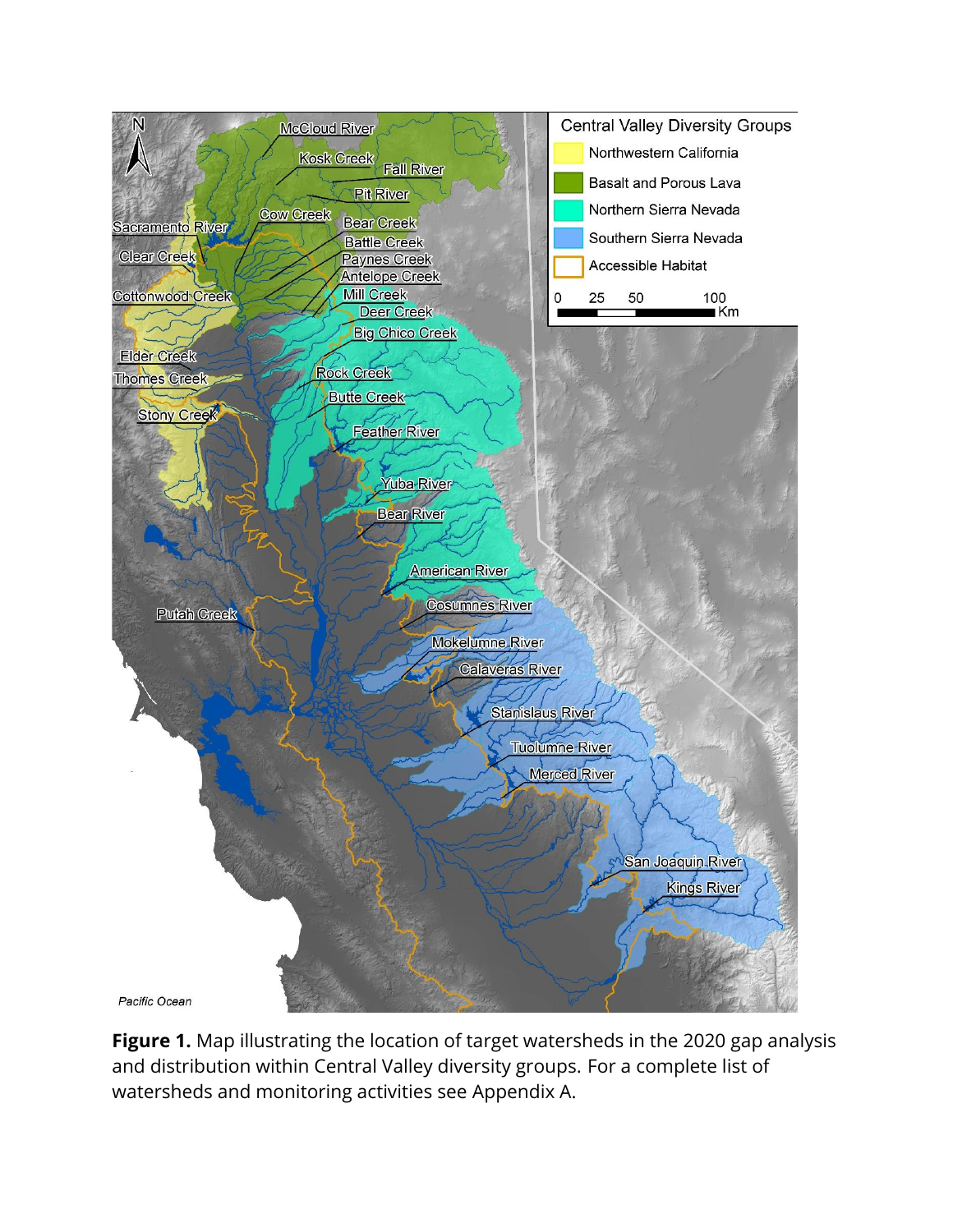#### Knowledge Gaps and Next Steps

Although progress has been made towards coordinating Central Valley O. mykiss research and monitoring, our ability to quantify demographics and vital rates, or generate a steelhead juvenile production estimate remains limited. Current monitoring efforts are skewed towards watersheds in the Northern Sierra Nevada, and Basalt and Porous Lava Diversity Groups (Figure 1, Appendix A). Although there are new monitoring efforts underway in the San Joaquin Basin and Southern Sierra Nevada Diversity Group, these programs have been developed and implemented independent of one another. Further, the data generated from these programs is often difficult to access by the public and/or is unavailable. As such, there is a clear need to develop a plan for coordinating *O. mykiss* research and monitoring in this region and integrating the data they generate.

#### Preliminary Analysis

Integrating O. mykiss monitoring datasets across regions and programs will foster and accelerate learning opportunities. For example, the 2020 gap analysis provided an opportunity to compile and conduct preliminary analyses on monitoring data from the U.S. Fish and Wildlife Service Delta Juvenile Fish Monitoring Program (DJFMP). These survey data were used to assess the seasonal presence of  $O$ . mykiss in the Bay-Delta. In this example, the likelihood of  $O$ . *mykiss* presence in the DJFMP surveys was compared over space and time (Figure 2). Likelihood of presence is defined here as the proportion of years in which a survey caught O. mykiss in a given month. Data were compared before and after the implementation of 100% hatchery marking in 1998. Collectively, *O. mykiss* are most likely present in the Delta from January through May and least likely present from July through December (especially after 1998). While these data have had minimal processing (i.e., no efficiency work has been conducted with  $O$ .  $m$ ykiss), interesting spatial patterns emerge. For instance, we see a protracted presence of *O. mykiss* in the northern and central Delta (Sacramento and Chipps Island trawls, and Lower Sacramento, Northern Delta, and Southern Delta seine regions) where there have been individuals caught almost year-round. Compare this to the southern Delta and San Joaquin River where *O. mykiss* were observed mainly from March through May with very low presence surrounding those months. Since 1998, these surveys have remained relatively consistent with year-round sampling, so differences in presence observed in Figure 2 are not a result of differences in sampling schedules. However before implementing year-round sampling in the mid-1990s (except at the Mossdale trawl site, which started in 2003), interpreting the likelihood of *O. mykiss* presence outside of the Chinook migratory season should be done with caution. An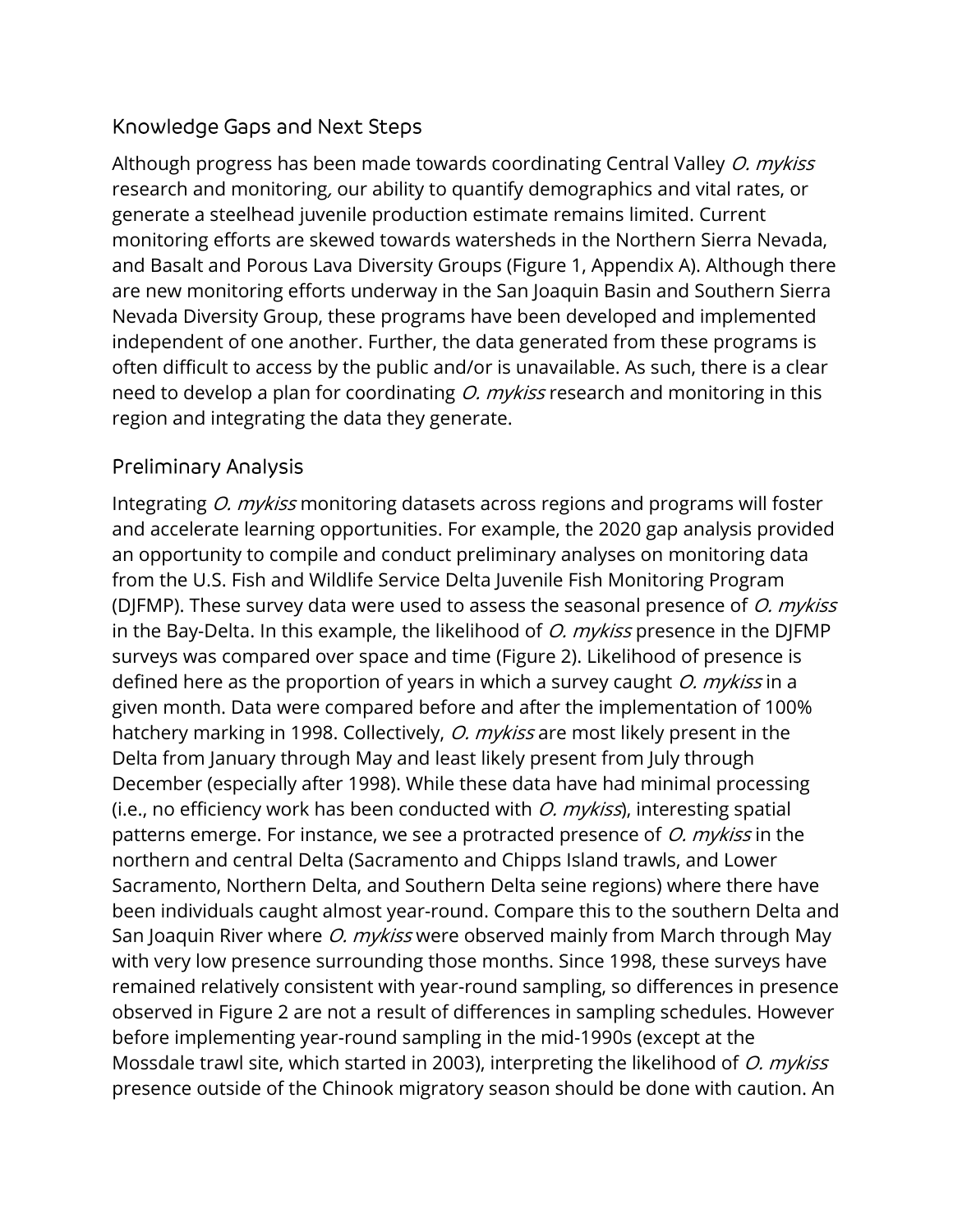interesting extension to this work would be to compare the temporal presence of O. mykiss along the migratory pathways. Differences between the Sacramento and San Joaquin River basins should be evident and could help elucidate important drivers of *O. mykiss* outmigration in the Central Valley using more appropriate analytical techniques that account for detection, such as occupancy modeling.



**Figure 2.** Likelihood of *O. mykiss* presence in the DJFMP surveys before and after implementation of 100% marking of hatchery releases in 1998. Sample stations are ordered from north to south, left panels are trawl locations and right panels are beach seine regions. Likelihood of presence is defined here as the proportion of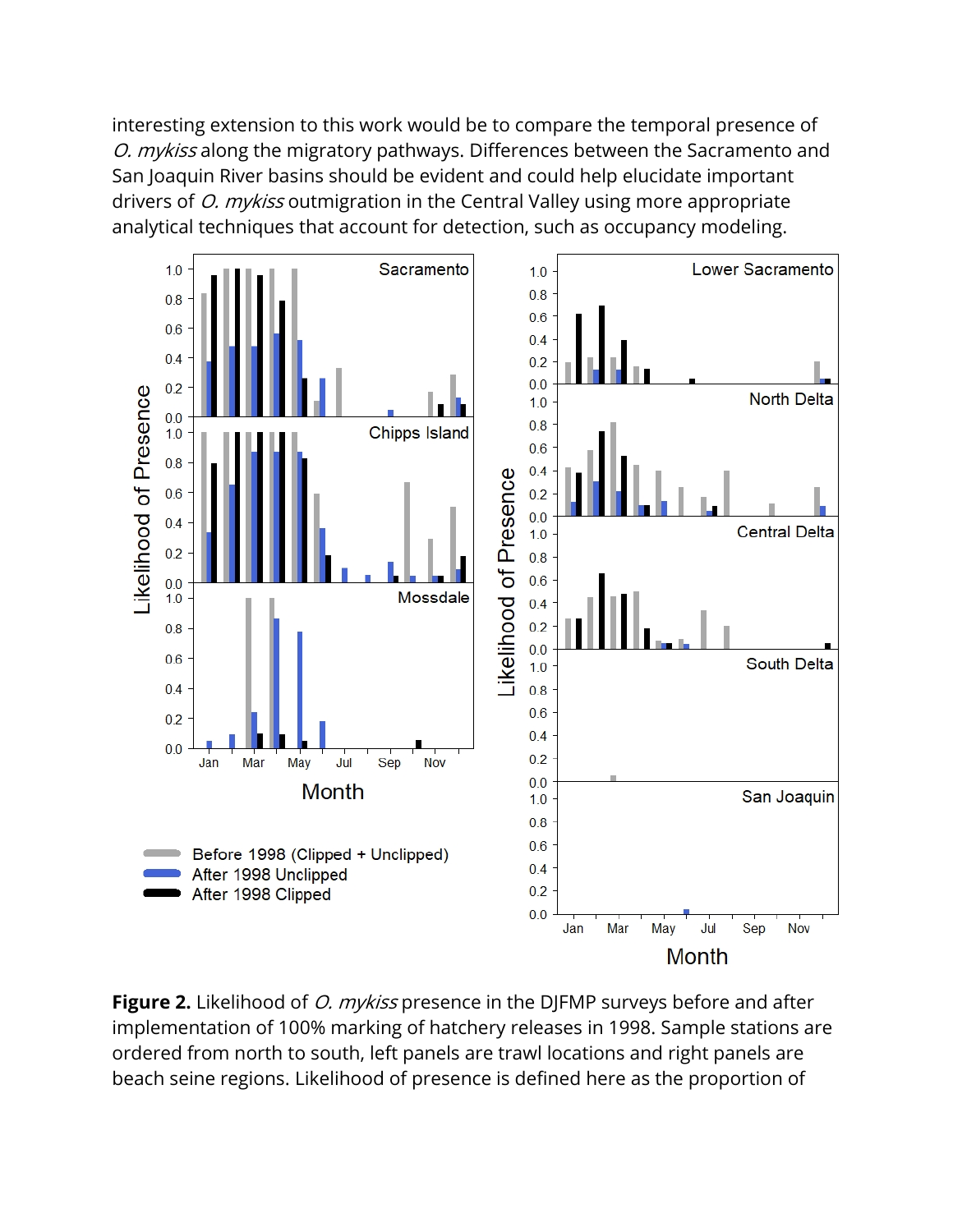years in which a survey caught *O. mykiss* in a given month. Please note that in years before 1998 surveys were often not conducted year-round (see Table and text).

### References

Eilers, C. D. 2010. Review of present steelhead monitoring programs in the California Central Valley May 2008. California Department of Fish and Game, Fisheries Branch. Administrative Report Number: 2010–1. October 2010.

Eilers, C.D., J. Bergman, and R. Nielson. 2010. A Comprehensive Monitoring Plan for Steelhead in the California Central Valley. California Department of Fish and Game, Fisheries Branch. Administrative Report Number: 2010–2. October 2010.

Johnson, R.C., Windell, S., Brandes, P.L., Conrad, J.L., Ferguson, J., Goertler, P.A., Harvey, B.N., Heublein, J., Israel, J.A., Kratville, D.W. and Kirsch, J.E., 2017. Science advancements key to increasing management value of life stage monitoring networks for endangered Sacramento River Winter-run Chinook salmon in California. San Francisco Estuary and Watershed Science, 15(3).

Lindley, S. T., R. S. Schick, E. Mora, P. B. Adams, J. J. Anderson, S. Greene, C. Hanson, B. P. May, D. McEwan, R. B. MacFarlane, C. Swanson, and J. G. Williams. 2007. Framework for assessing viability of threatened and endangered Chinook salmon and steelhead in the Sacramento-San Joaquin Basin. San Francisco Estuary and Watershed Science. 5(1) Article 4.

Nielson, J. L., S. Pavey, T. Wiacek, G. K. Sage, and I. Williams. 2003. Genetic Analyses of Central Valley Trout Populations 1999-2003. California Department of Fish and Game and U. S. Fish and Wildlife Service, 44 pp.

National Marine Fisheries Service (NMFS). 2014. Recovery Plan for the Evolutionarily Significant Units of Sacramento River Winter-run Chinook Salmon and Central Valley Spring-run Chinook Salmon and the Distinct Population Segment of California Central Valley Steelhead. California Central Valley Area Office. July 2014.

United States. Dept. of Commerce. National Oceanic and Atmospheric Administration. Endangered and threatened species: threatened status for two ESUs of steelhead in Washington, Oregon, and California. Federal Register 19 March 1998: 13347- 13371.

United States. Dept. of Commerce. National Oceanic and Atmospheric Administration. Endangered and threatened species: final listing determinations for 10 distinct population segments of west coast steelhead. Federal Register 05 Jan. 2006: 834- 862.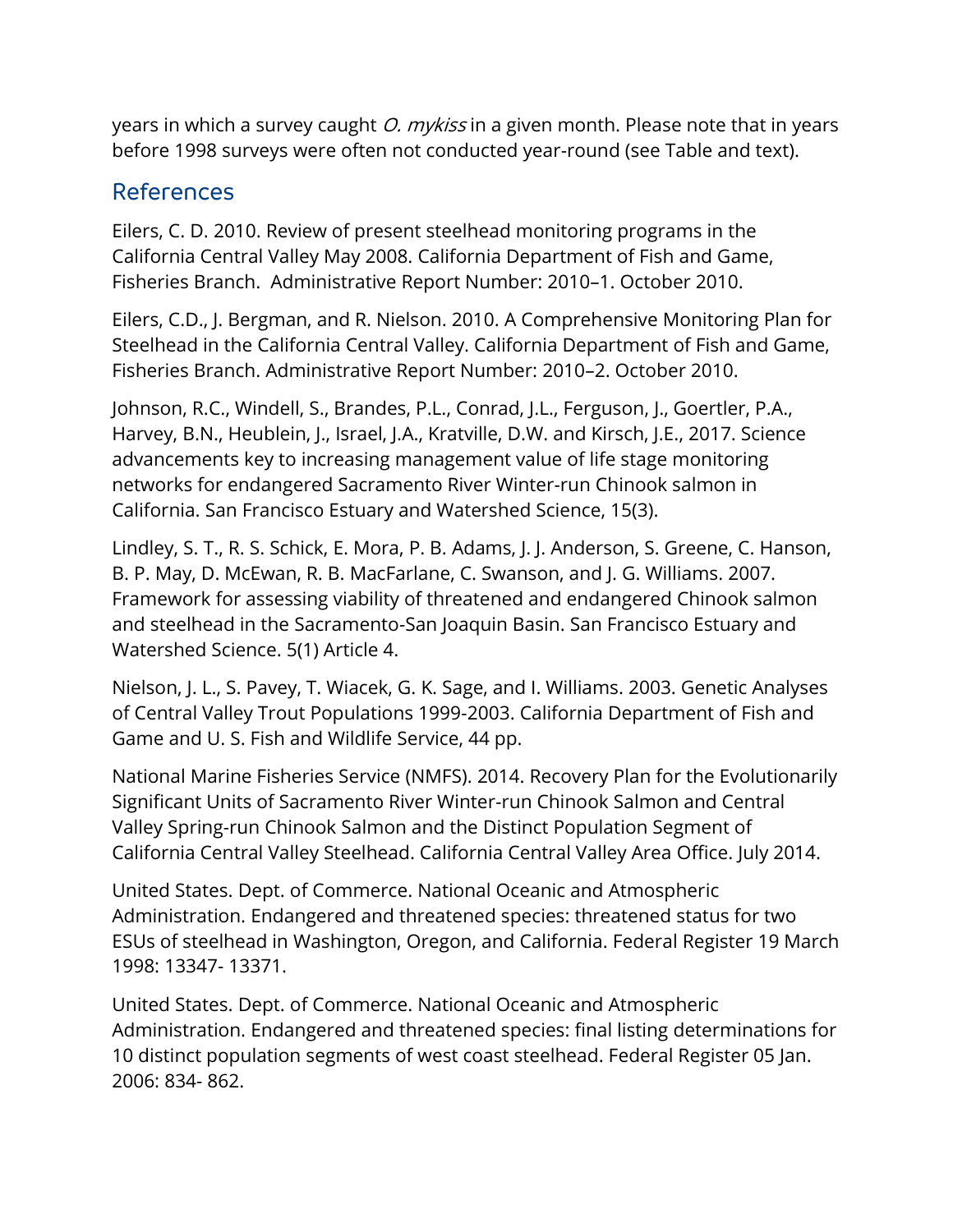Williams, J.G., 2006. Central Valley salmon: a perspective on Chinook and steelhead in the Central Valley of California. San Francisco Estuary and Watershed Science, 4(3).

Williams, T.H., B.C. Spence, D.A. Boughton, R.C. Johnson, L. Crozier, N. Mantua, M. O'Farrell, and S.T. Lindley. 2016. Viability assessment for Pacific salmon and steelhead listed under the Endangered Species Act: Southwest. 2 February 2016 Report to National Marine Fisheries Service – West Coast Region from Southwest Fisheries Science Center, Fisheries Ecology Division 110 Shaffer Road, Santa Cruz, California 95060.

## Appendices

Appendix A. Preliminary compilation of sampling efforts identified during the 2020 O. mykiss gap analysis. The table is organized by NOAA Diversity Group and Johnson et al. 2017 regions for the mainstem Sacramento River. Note the NMFS 2014 Recovery Plan sometimes lists Mokelumne River in the Northern Sierra Nevada diversity group, but it is considered to be in the Southern Sierra Nevada Diversity Group.

| <b>Diversity</b><br><b>Group/Region</b> | <b>Location</b>    | Core<br><b>Population</b> | <b>Life</b><br>stage      | <b>Sampling</b><br><b>Method</b>  | <b>Years</b>        |
|-----------------------------------------|--------------------|---------------------------|---------------------------|-----------------------------------|---------------------|
| Southern<br>Sierra Nevada               | Calaveras<br>River | Core 1                    | Juvenile<br>&<br>Subadult | <b>Rotary Screw</b><br>Trap       | $2002 -$<br>present |
| Southern<br>Sierra Nevada               | Calaveras<br>River | Core 1                    | Adult                     | Video                             | $2017 -$<br>present |
| Southern<br>Sierra Nevada               | Calaveras<br>River | Core 1                    | Adult                     | Redd Surveys                      | $2014 -$<br>present |
| Southern<br>Sierra Nevada               | Calaveras<br>River | Core 1                    | Juvenile<br>& Adult       | Snorkel<br>Surveys                | $2011 -$<br>present |
| Southern<br>Sierra Nevada               | Calaveras<br>River | Core 1                    | Juvenile<br>&<br>Subadult | Angling<br>(Hook & Line)          | $2019 -$<br>present |
| Southern<br>Sierra Nevada               | Calaveras<br>River | Core 1                    | Juvenile<br>&<br>Subadult | <b>Backpack</b><br>Electrofishing | $2019 -$<br>present |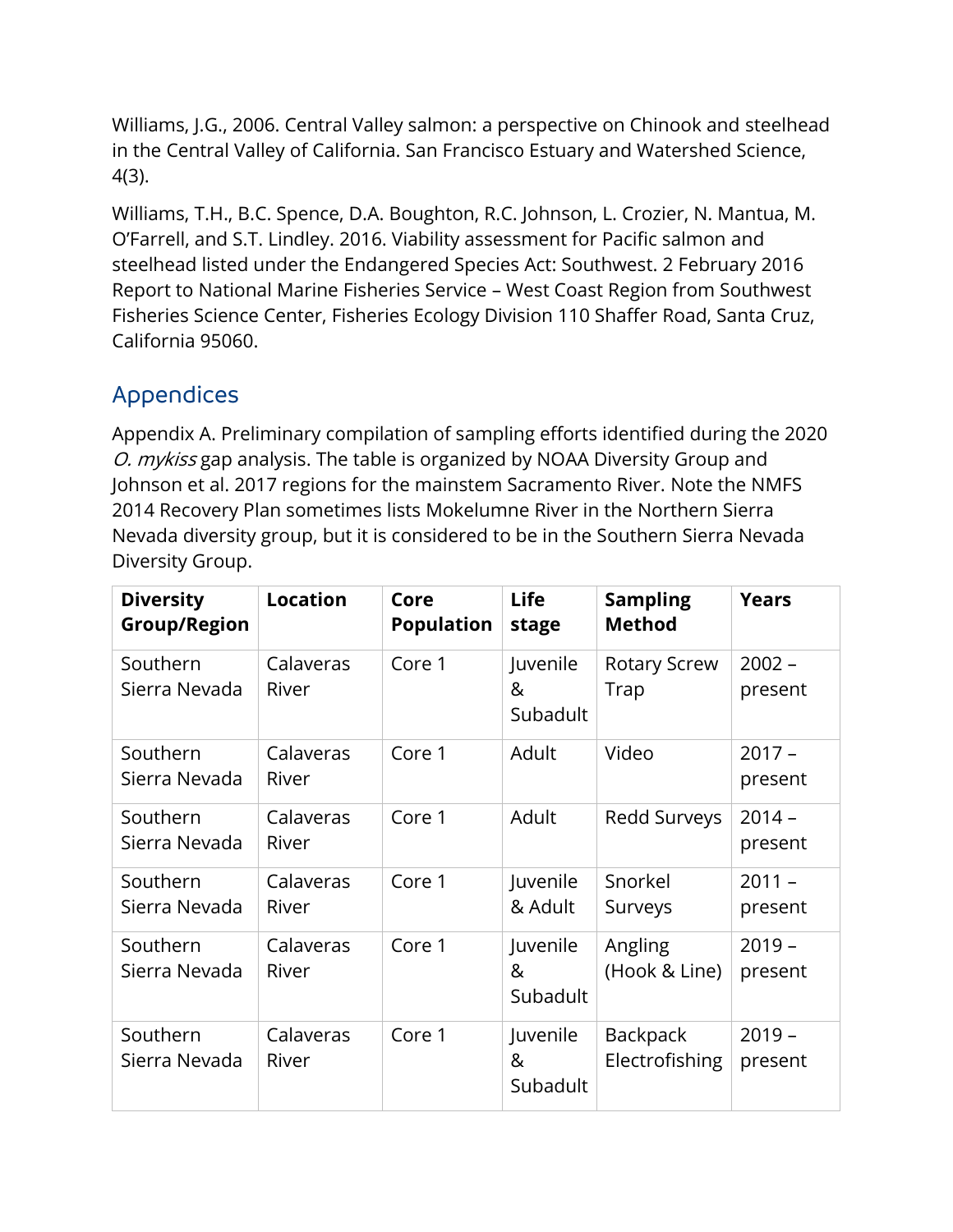| <b>Diversity</b><br><b>Group/Region</b> | <b>Location</b>     | Core<br><b>Population</b> | <b>Life</b><br>stage      | <b>Sampling</b><br><b>Method</b> | <b>Years</b>                                 |
|-----------------------------------------|---------------------|---------------------------|---------------------------|----------------------------------|----------------------------------------------|
| Southern<br>Sierra Nevada               | Calaveras<br>River  | Core 1                    | Juvenile<br>&<br>Subadult | Seine                            | $2019 -$<br>present                          |
| Southern<br>Sierra Nevada               | Tuolumne<br>River   | Core 2                    | Juvenile<br>& Adult       | Seine                            | $1986 -$<br>present                          |
| Southern<br>Sierra Nevada               | Tuolumne<br>River   | Core 2                    | Juvenile<br>& Adult       | <b>Rotary Screw</b><br>Trap      | $1995 -$<br>present                          |
| Southern<br>Sierra Nevada               | Tuolumne<br>River   | Core 2                    | Juvenile<br>& Adult       | Weir                             | $2009 -$<br>present                          |
| Southern<br>Sierra Nevada               | Tuolumne<br>River   | Core 2                    | Juvenile<br>& Adult       | Redd Survey                      | $2012 -$<br>present                          |
| Southern<br>Sierra Nevada               | Tuolumne<br>River   | Core 2                    | Juvenile<br>& Adult       | Snorkel<br>Survey                | $1982 -$<br>present                          |
| Southern<br>Sierra Nevada               | Stanislaus<br>River | Core 2                    | Juvenile                  | Rotary Screw<br>Trap             | 1993,<br>1995,<br>1996,<br>1998 -<br>present |
| Southern<br>Sierra Nevada               | Stanislaus<br>River | Core 2                    | Juvenile<br>& Adult       | Weir                             | $2003 -$<br>present                          |
| Southern<br>Sierra Nevada               | Stanislaus<br>River | Core 2                    | Juvenile<br>& Adult       | Snorkel<br>Surveys               | $2002 -$<br>present                          |
| Southern<br>Sierra Nevada               | Merced<br>River     | Core 2                    | Juvenile<br>& Adult       | Snorkel<br>Survey                | $2014 -$<br>2015                             |
| Southern<br>Sierra Nevada               | Merced<br>River     | Core 2                    | Juvenile                  | Weir                             | 2012                                         |
| Southern<br>Sierra Nevada               | Merced<br>River     | Core 2                    | Juvenile                  | <b>Rotary Screw</b><br>Trap      | 1999 -<br>2006                               |
| San Joaquin<br>River                    | Mossdale            | <b>NA</b>                 | Juvenile                  | Trawl                            | $1988 -$<br>present                          |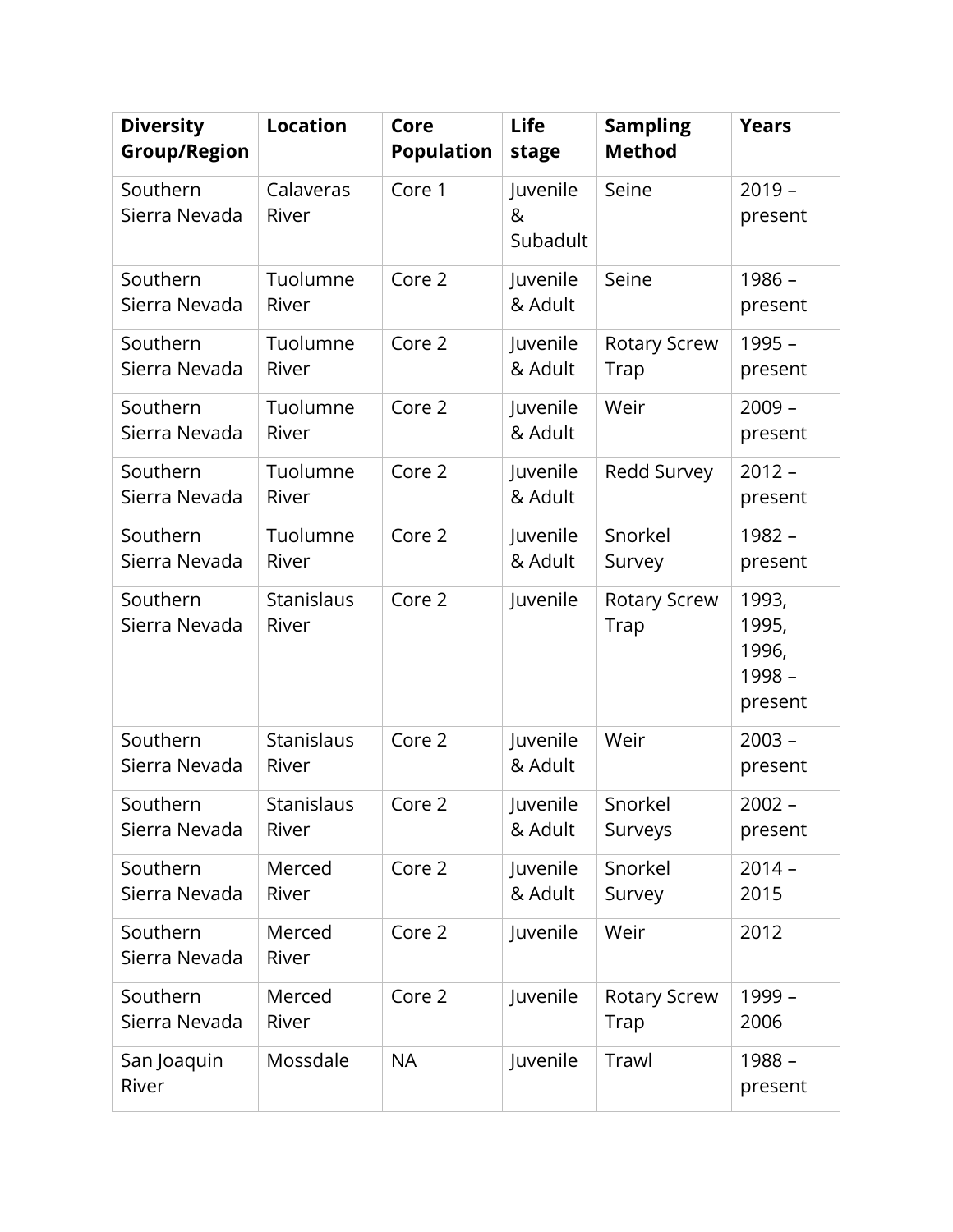| <b>Diversity</b><br><b>Group/Region</b>  | <b>Location</b>                              | Core<br><b>Population</b> | <b>Life</b><br>stage | <b>Sampling</b><br><b>Method</b> | <b>Years</b>                          |
|------------------------------------------|----------------------------------------------|---------------------------|----------------------|----------------------------------|---------------------------------------|
| San Joaquin<br>River                     | upstream of<br>Merced<br>River<br>Confluence | <b>NA</b>                 | Adult                | Electrofishing                   | $2012 -$<br>2014,<br>$2017 -$<br>2020 |
| San Joaquin<br>River                     | upstream of<br>Merced<br>River<br>Confluence | <b>NA</b>                 | Adult                | Fyke Trap                        | $2012 -$<br>2014,<br>$2017 -$<br>2020 |
| Tidal Delta,<br>Estuary &<br>Bays        | Napa River                                   | <b>NA</b>                 | Juvenile             | <b>Rotary Screw</b><br>Trap      | $2009 -$<br>present                   |
| Tidal Delta,<br>Estuary &<br>Bays        | Napa River                                   | <b>NA</b>                 | Juvenile             | <b>PIT Tagging</b>               | $2013 -$<br>present                   |
| Tidal Delta,<br>Estuary &<br>Bays        | Alameda<br>Creek                             | <b>NA</b>                 | Adult                | Redd Survey                      | $2000 -$<br>present                   |
| Tidal Delta,<br>Estuary &<br>Bays        | Alameda<br>Creek                             | <b>NA</b>                 | Juvenile             | <b>Rotary Screw</b><br>Trap      | $2013 -$<br>present                   |
| Tidal Delta,<br>Estuary &<br>Bays        | Alameda<br>Creek                             | <b>NA</b>                 | Juvenile<br>& Adult  | Fyke Trap                        | $2013 -$<br>present                   |
| Tidal Delta,<br>Estuary &<br>Bays        | Alameda<br>Creek                             | <b>NA</b>                 | Juvenile<br>& Adult  | Snorkel<br>Survey                | $2000 -$<br>present                   |
| Tidal Delta,<br>Estuary &<br><b>Bays</b> | Alameda<br>Creek                             | <b>NA</b>                 | Juvenile<br>& Adult  | Electrofishing                   | $2000 -$<br>present                   |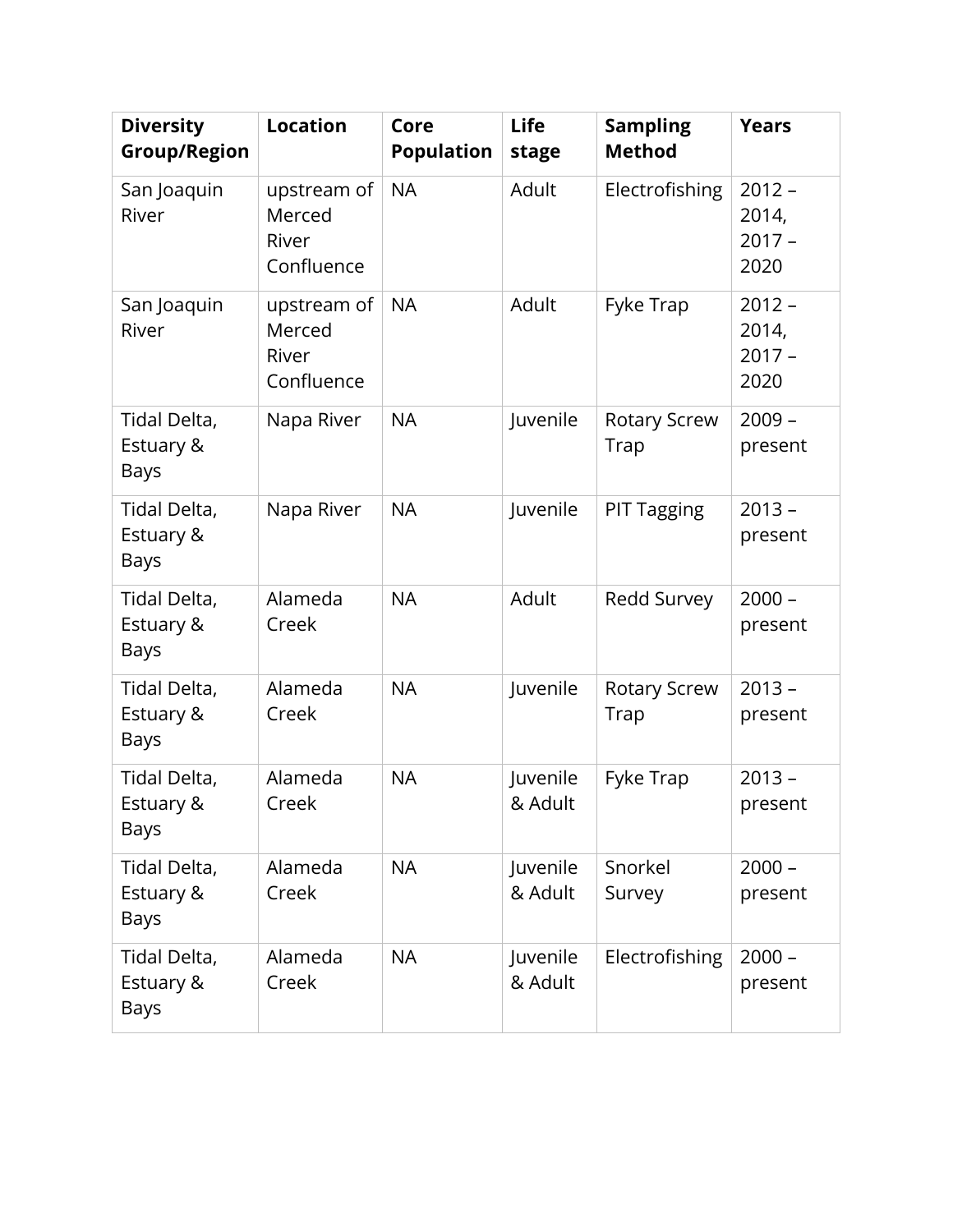| <b>Diversity</b><br><b>Group/Region</b>  | <b>Location</b>    | Core<br><b>Population</b> | <b>Life</b><br>stage | <b>Sampling</b><br><b>Method</b>     | <b>Years</b>                                                      |
|------------------------------------------|--------------------|---------------------------|----------------------|--------------------------------------|-------------------------------------------------------------------|
| Tidal Delta,<br>Estuary &<br>Bays        | Alameda<br>Creek   | <b>NA</b>                 | Juvenile<br>& Adult  | <b>PIT Tagging</b>                   | $2013 -$<br>present                                               |
| Tidal Delta,<br>Estuary &<br><b>Bays</b> | Alameda<br>Creek   | <b>NA</b>                 | Juvenile<br>& Adult  | Scale &<br><b>Tissue</b><br>Sampling | 2002,<br>$2004 -$<br>present                                      |
| Tidal Delta,<br>Estuary &<br>Bays        | Alameda<br>Creek   | <b>NA</b>                 | Adult                | Mark<br>Recapture                    | 2003,<br>2009,<br>2018                                            |
| Tidal Delta,<br>Estuary &<br>Bays        | Alameda<br>Creek   | <b>NA</b>                 | Juvenile<br>& Adult  | Predation                            | 2004,<br>2005                                                     |
| Tidal Delta,<br>Estuary &<br>Bays        | Suisun<br>Creek    | <b>NA</b>                 | Juvenile<br>& Adult  | Electrofishing                       | 1999 -<br>2001,<br>$2016 -$<br>2020                               |
| Northwestern<br>California               | <b>Putah Creek</b> | Core 2                    | Juvenile<br>& Adult  | Snorkel<br>Survey                    | 2016,<br>2018,<br>2020                                            |
| Northwestern<br>California               | <b>Putah Creek</b> | Core 2                    | Juvenile<br>& Adult  | Electrofishing                       | 1991,<br>1993 -<br>2000,<br>$2001 -$<br>2008,<br>$2010 -$<br>2020 |
| Northwestern<br>California               | <b>Putah Creek</b> | Core 2                    | Juvenile<br>& Adult  | Rotary Screw<br>Trap                 | $2016 -$<br>2019                                                  |
| Northwestern<br>California               | <b>Putah Creek</b> | Core 2                    | Juvenile             | Fyke Trap                            | 2020                                                              |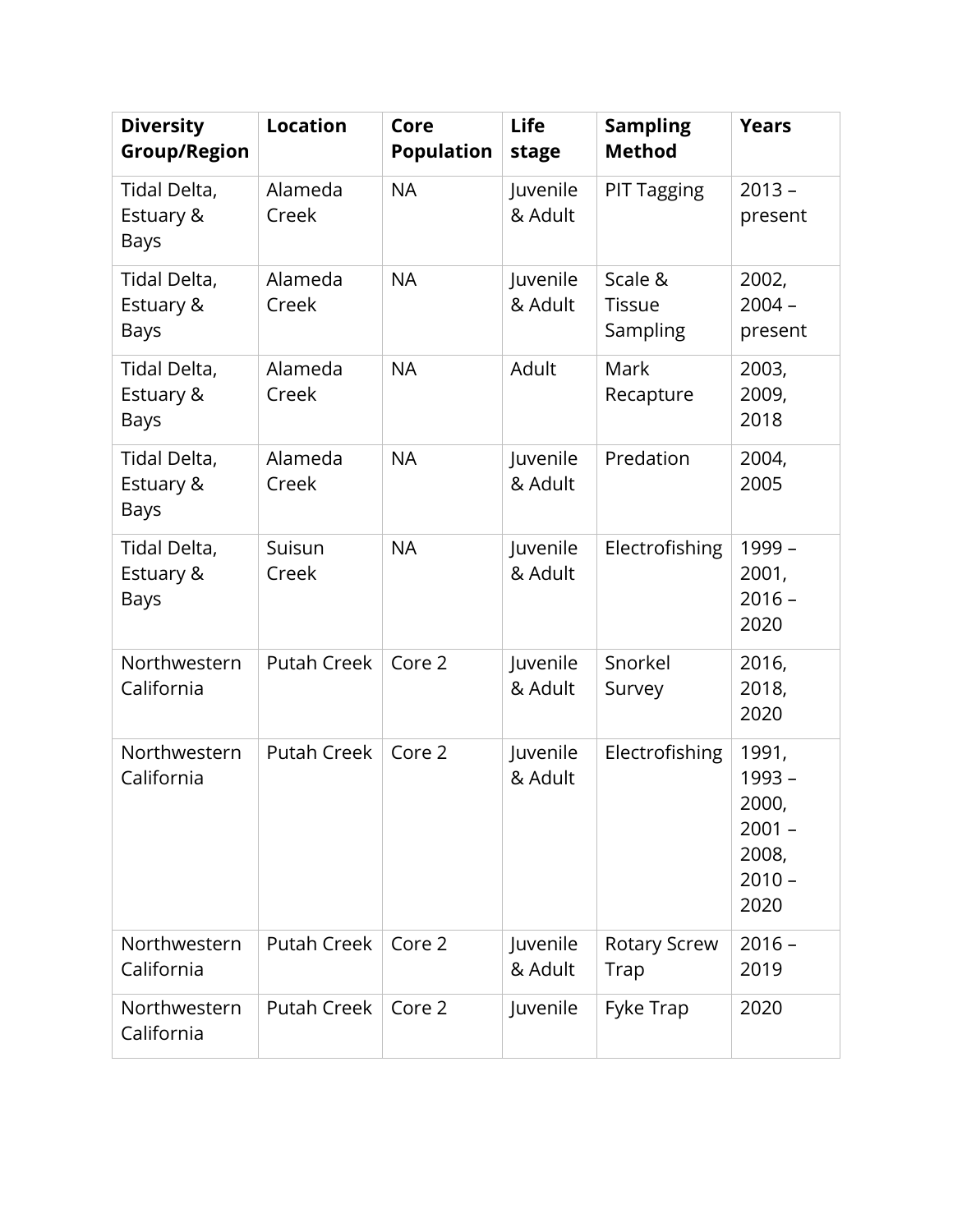| <b>Diversity</b><br><b>Group/Region</b>  | <b>Location</b>              | Core<br><b>Population</b> | <b>Life</b><br>stage | <b>Sampling</b><br><b>Method</b> | <b>Years</b>                        |
|------------------------------------------|------------------------------|---------------------------|----------------------|----------------------------------|-------------------------------------|
| Tidal Delta,<br>Estuary &<br><b>Bays</b> | Yolo Bypass                  | <b>NA</b>                 | Juvenile             | <b>Rotary Screw</b><br>Trap      | 1998 -<br>present                   |
| Tidal Delta,<br>Estuary &<br>Bays        | Yolo Bypass                  | <b>NA</b>                 | Juvenile             | <b>Beach Seine</b>               | 1998 -<br>present                   |
| Tidal Delta,<br>Estuary &<br>Bays        | Yolo Bypass                  | <b>NA</b>                 | Adult                | Fyke Trap                        | 1998 -<br>present                   |
| Tidal Delta,<br>Estuary &<br>Bays        | Green<br><b>Valley Creek</b> | <b>NA</b>                 | Juvenile<br>& Adult  | Electrofishing                   | 1999 -<br>2001,<br>$2016 -$<br>2020 |
| Tidal Delta,<br>Estuary &<br>Bays        | San<br>Leandro<br>Creek      | <b>NA</b>                 | Juvenile             | TBD                              | <b>TBD</b>                          |
| Tidal Delta,<br>Estuary &<br>Bays        | Delta                        | <b>NA</b>                 | Juvenile             | <b>Beach Seine</b>               | $1976 -$<br>present                 |
| Tidal Delta,<br>Estuary &<br>Bays        | Chipps<br>Island             | <b>NA</b>                 | Juvenile             | Trawl                            | $1976 -$<br>present                 |
| Tidal Delta,<br>Estuary &<br>Bays        | Sherwood<br>Harbor           | <b>NA</b>                 | Juvenile             | Trawl                            | $1988 -$<br>present                 |
| Tidal Delta,<br>Estuary &<br>Bays        | Delta                        | <b>NA</b>                 | Juvenile             | Acoustic<br>Telemetry            | $2010 -$<br>2016                    |
| Tidal Delta,<br>Estuary &<br><b>Bays</b> | Delta                        | <b>NA</b>                 | Juvenile             | Electrofishing                   | $2017 -$<br>present                 |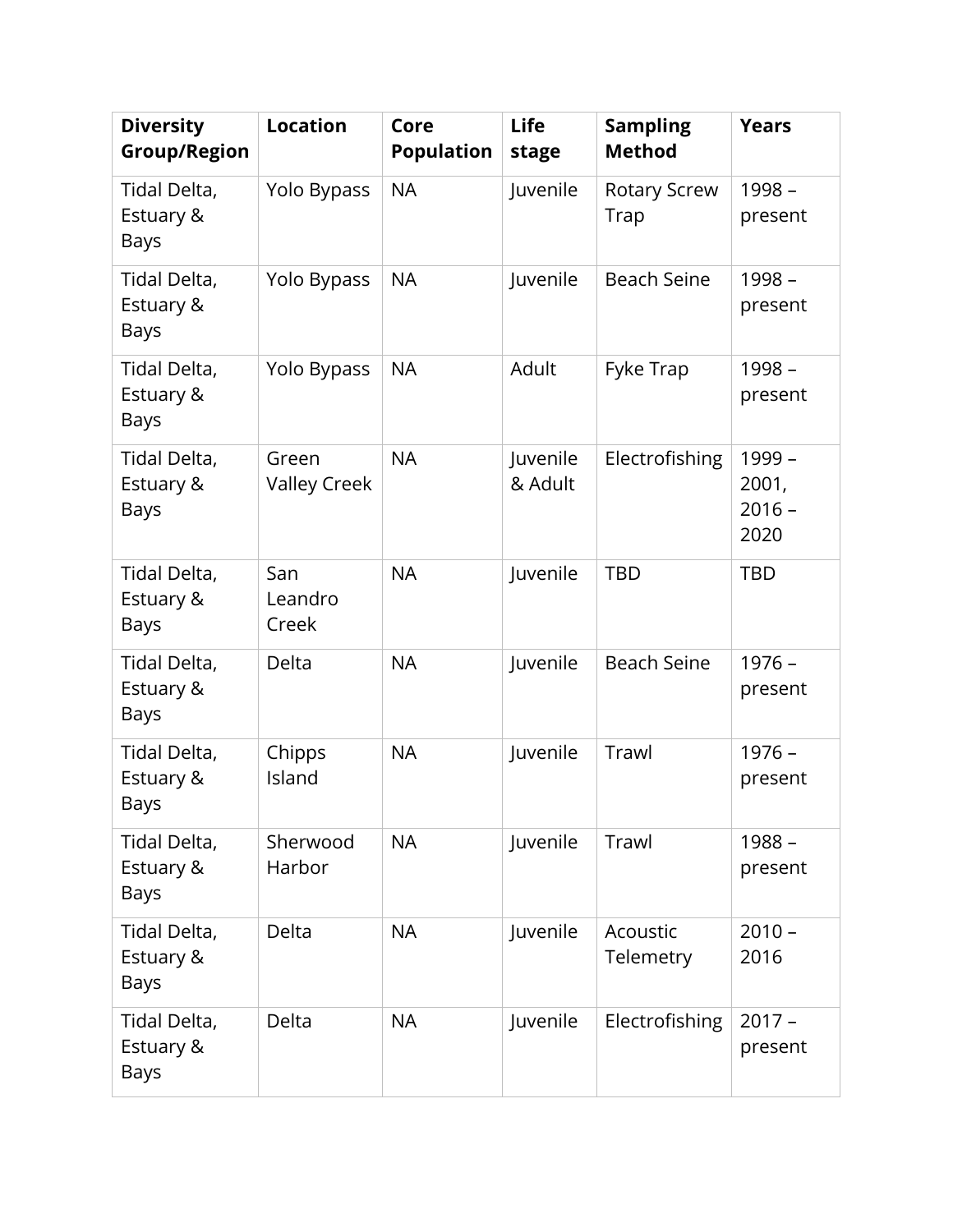| <b>Diversity</b><br><b>Group/Region</b>  | <b>Location</b>               | Core<br><b>Population</b> | <b>Life</b><br>stage | <b>Sampling</b><br><b>Method</b>                 | <b>Years</b>        |
|------------------------------------------|-------------------------------|---------------------------|----------------------|--------------------------------------------------|---------------------|
| Tidal Delta,<br>Estuary &<br>Bays        | Delta                         | <b>NA</b>                 | Juvenile             | Trawl<br>(Enhanced<br>Delta Smelt<br>Monitoring) | $2016 -$<br>present |
| Tidal Delta,<br>Estuary &<br>Bays        | Suisun<br>Marsh               | <b>NA</b>                 | <b>TBD</b>           | <b>TBD</b>                                       | <b>TBD</b>          |
| Tidal Delta,<br>Estuary &<br><b>Bays</b> | Cache-<br>Lindsey<br>Complex  | <b>NA</b>                 | Juvenile             | Electrofishing                                   | <b>TBD</b>          |
| Middle<br>Sacramento<br>River            | <b>GCID</b>                   | <b>NA</b>                 | Juvenile             | <b>Rotary Screw</b><br>Trap                      | $2013 -$<br>present |
| Middle<br>Sacramento<br>River            | Knight's<br>Landing           | <b>NA</b>                 | Juvenile             | <b>Rotary Screw</b><br>Trap                      | 1996 -<br>present   |
| Middle<br>Sacramento<br>River            | <b>Tisdale Weir</b>           | <b>NA</b>                 | Juvenile             | <b>Rotary Screw</b><br>Trap                      | $2010 -$<br>2018    |
| Middle<br>Sacramento<br>River            | Tisdale<br><b>Bypass</b>      | <b>NA</b>                 | Juvenile<br>& Adult  | <b>Fish Rescue</b>                               | $2016 -$<br>present |
| <b>Basalt and</b><br>Porous Lava         | <b>Bear Creek</b>             | <b>NA</b>                 | Adult                | Video                                            | $2016 -$<br>present |
| Basalt and<br>Porous Lava                | Cow Creek                     | Core 2                    | Adult                | Video                                            | $2011 -$<br>present |
| <b>Basalt and</b><br>Porous Lava         | Red Bluff<br>Diversion<br>Dam | <b>NA</b>                 | Juvenile             | <b>Rotary Screw</b><br>Trap                      | 1994 -<br>present   |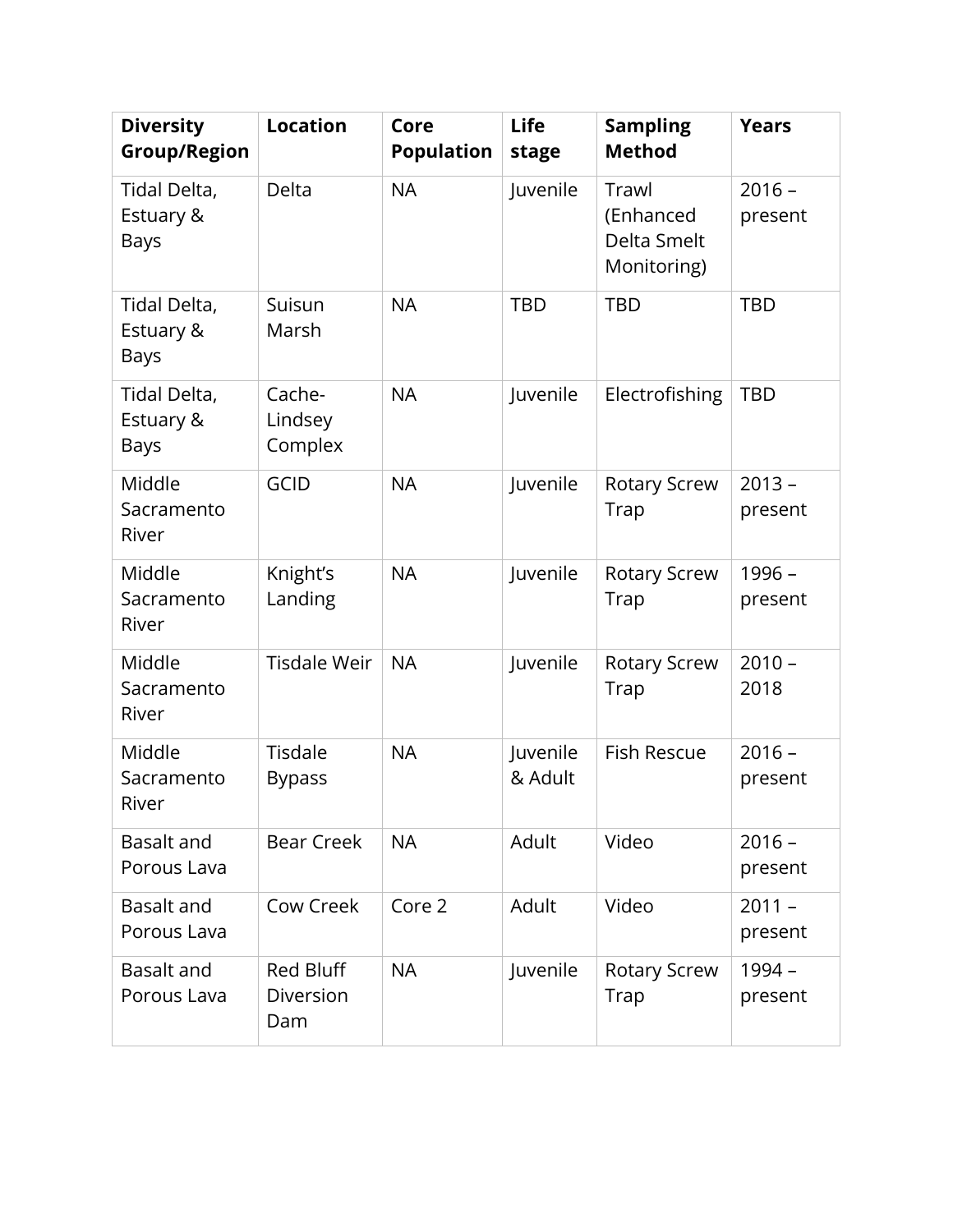| <b>Diversity</b><br><b>Group/Region</b> | <b>Location</b>           | Core<br><b>Population</b> | <b>Life</b><br>stage | <b>Sampling</b><br><b>Method</b> | <b>Years</b>                             |
|-----------------------------------------|---------------------------|---------------------------|----------------------|----------------------------------|------------------------------------------|
| Northern<br>Sierra Nevada               | Antelope<br>Creek         | Core 1                    | Adult                | Redd Survey                      | 2012,<br>2017,<br>2018                   |
| Northern<br>Sierra Nevada               | Antelope<br>Creek         | Core 1                    | Adult                | Video                            | $2013 -$<br>2015                         |
| Northern<br>Sierra Nevada               | Mill Creek                | Core 1                    | Adult                | Video                            | $2008 -$<br>present                      |
| Northern<br>Sierra Nevada               | Mill Creek                | Core 1                    | Juvenile             | Rotary Screw<br>Trap             | 1994 -<br>present                        |
| Northern<br>Sierra Nevada               | Deer Creek                | Core 1                    | Adult                | Video                            | $2014 -$<br>present                      |
| Northern<br>Sierra Nevada               | Deer Creek                | Core 1                    | Juvenile             | <b>Rotary Screw</b><br>Trap      | 1994 -<br>present                        |
| Northern<br>Sierra Nevada               | <b>Butte Creek</b>        | Core 2                    | Adult                | Vaki                             | $2014 -$<br>2016,<br>$2019 -$<br>present |
| Northern<br>Sierra Nevada               | <b>Butte Creek</b>        | Core 2                    | Juvenile             | <b>Rotary Screw</b><br>Trap      | $1995 -$<br>present                      |
| Northern<br>Sierra Nevada               | <b>Butte Creek</b>        | Core 2                    | Juvenile             | Fyke Trap                        | 1995 -<br>present                        |
| Northern<br>Sierra Nevada               | Big Chico<br>Creek        | Core 2                    | Juvenile             | <b>Rotary Screw</b><br>Trap      | 1995 -<br>2006                           |
| Northern<br>Sierra Nevada               | <b>Big Chico</b><br>Creek | Core 2                    | Juvenile             | Fyke Trap                        | $1995 -$<br>2006                         |
| Northern<br>Sierra Nevada               | Yuba River                | Core 2                    | Adult                | Vaki                             | $2003 -$<br>present                      |
| Northern<br>Sierra Nevada               | Yuba River                | Core 2                    | Adult                | Redd Survey                      | $2008 -$<br>present                      |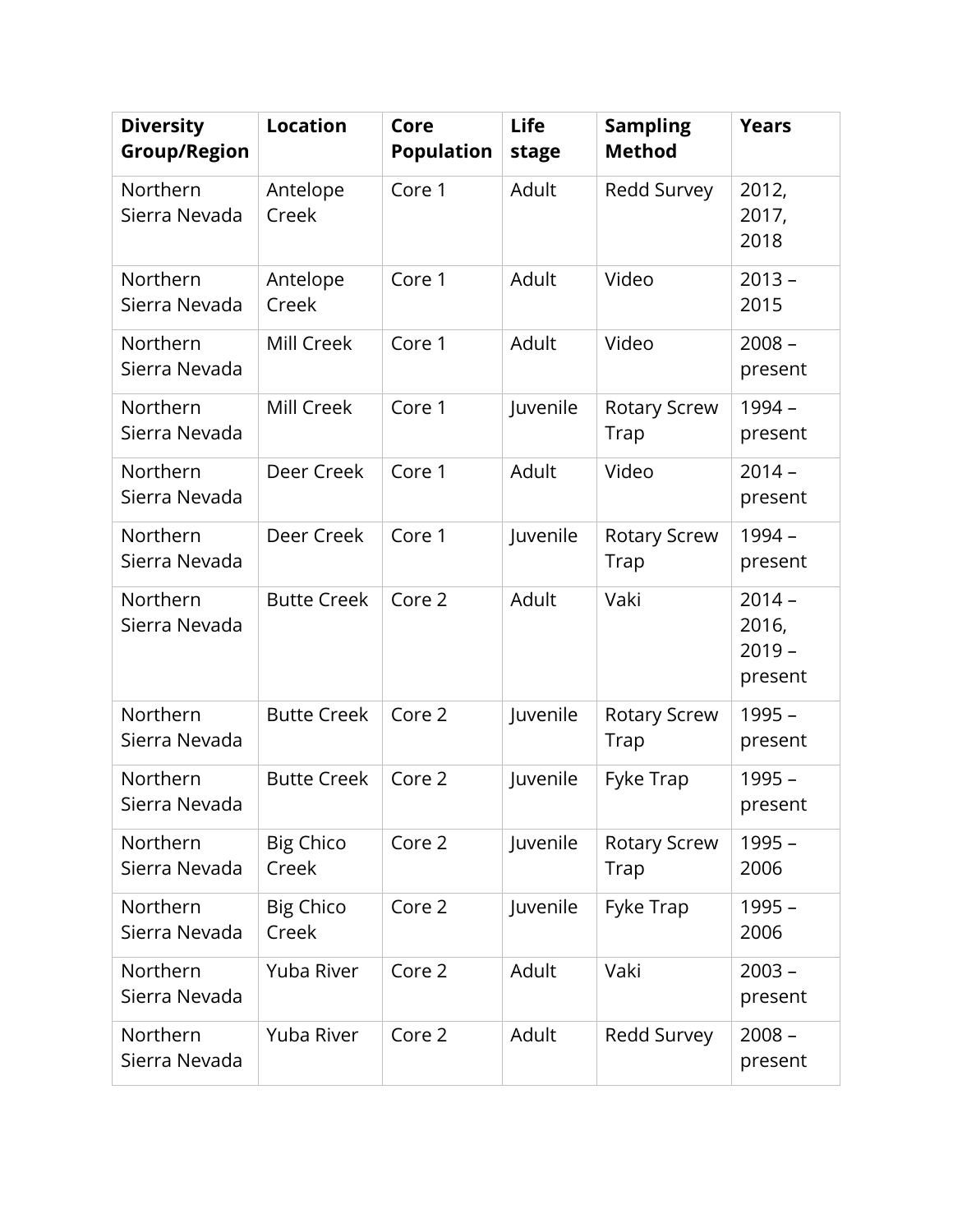| <b>Diversity</b><br><b>Group/Region</b> | <b>Location</b>    | Core<br><b>Population</b> | Life<br>stage       | <b>Sampling</b><br><b>Method</b>             | <b>Years</b>                          |
|-----------------------------------------|--------------------|---------------------------|---------------------|----------------------------------------------|---------------------------------------|
| Northern<br>Sierra Nevada               | Yuba River         | Core 2                    | Juvenile            | <b>Rotary Screw</b><br>Trap                  | 1999 -<br>present                     |
| Southern<br>Sierra Nevada               | Mokelumne<br>River | Core 2                    | Adult               | Video                                        | 1991 -<br>present                     |
| Southern<br>Sierra Nevada               | Mokelumne<br>River | Core 2                    | Adult               | Redd Survey                                  | 1994 -<br>present                     |
| Southern<br>Sierra Nevada               | Mokelumne<br>River | Core 2                    | Juvenile            | <b>Rotary Screw</b><br>Trap &<br>Bypass trap | 1991 -<br>present                     |
| Southern<br>Sierra Nevada               | Mokelumne<br>River | Core 2                    | Juvenile<br>& Adult | Electrofishing                               | 1997 -<br>2016                        |
| Southern<br>Sierra Nevada               | Mokelumne<br>River | Core 2                    | Juvenile            | <b>Beach Seine</b>                           | 1997 -<br>2016                        |
| Northern<br>Sierra Nevada               | <b>Bear River</b>  | Core 3                    | <b>TBD</b>          | <b>TBD</b>                                   | <b>TBD</b>                            |
| Northern<br>Sierra Nevada               | Feather<br>River   | Core 2                    | Juvenile            | <b>Rotary Screw</b><br>Trap                  | 1996 -<br>present                     |
| Northern<br>Sierra Nevada               | Feather<br>River   | Core 2                    | Juvenile            | <b>Beach Seine</b>                           | 1999 -<br>2001,<br>$2008 -$<br>2019   |
| Northern<br>Sierra Nevada               | Feather<br>River   | Core 2                    | Juvenile            | Electrofishing                               | $2000 -$<br>2001,<br>2020             |
| Northern<br>Sierra Nevada               | Feather<br>River   | Core 2                    | Juvenile<br>& Adult | Snorkel<br>Survey                            | 1998 -<br>present                     |
| Northern<br>Sierra Nevada               | Feather<br>River   | Core 2                    | Adult               | Redd Survey                                  | 2003,<br>2005,<br>$2008 -$<br>present |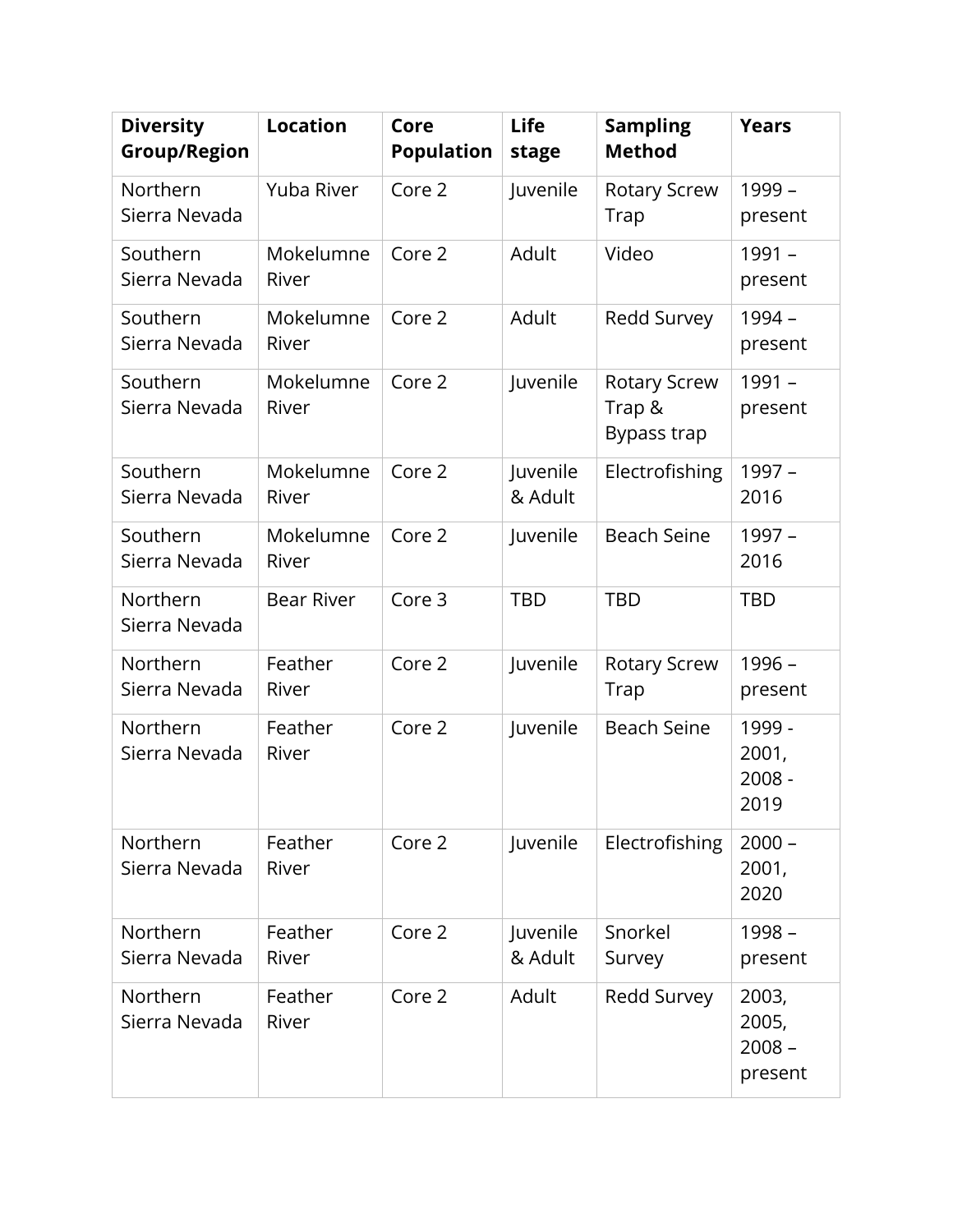| <b>Diversity</b><br><b>Group/Region</b> | <b>Location</b>   | Core<br><b>Population</b> | <b>Life</b><br>stage | <b>Sampling</b><br><b>Method</b> | <b>Years</b>                                                  |
|-----------------------------------------|-------------------|---------------------------|----------------------|----------------------------------|---------------------------------------------------------------|
| Northern<br>Sierra Nevada               | Feather<br>River  | Core 2                    | Juvenile<br>& Adult  | <b>Tissue</b><br>Collection      | <b>TBD</b>                                                    |
| Northern<br>Sierra Nevada               | Feather<br>River  | Core 2                    | Juvenile<br>& Adult  | Angling<br>(Hook & Line)         | $2016 -$<br>present                                           |
| Northern<br>Sierra Nevada               | Feather<br>River  | Core 2                    | Juvenile<br>& Adult  | Telemetry                        | $2010 -$<br>2015,<br>$2016 -$<br>2019,<br>$2020 -$<br>Present |
| Northern<br>Sierra Nevada               | Feather<br>River  | Core 2                    | Juvenile<br>& Adult  | <b>PIT Tagging</b>               | $2009 -$<br>2011,<br>2014,<br>2015,<br>$2016 -$<br>present    |
| Northern<br>Sierra Nevada               | Feather<br>River  | Core 2                    | Juvenile             | Fish Rescue                      | $2000 -$<br>2007,<br>$2013 -$<br>2014,<br>2017                |
| Northern<br>Sierra Nevada               | American<br>River | Core 2                    | Adults               | Redd Survey                      | $2002 -$<br>2005,<br>2007,<br>$2009 -$<br>present             |
| Northern<br>Sierra Nevada               | American<br>River | Core 2                    | Juvenile             | <b>Rotary Screw</b><br>Trap      | 1992 -<br>present                                             |
| Northwestern<br>California              | Clear Creek       | Core 1                    | Adult                | Video                            | $2011 -$<br>present                                           |
| Northwestern<br>California              | Clear Creek       | Core 1                    | Adult                | Redd Survey                      | $2003 -$<br>present                                           |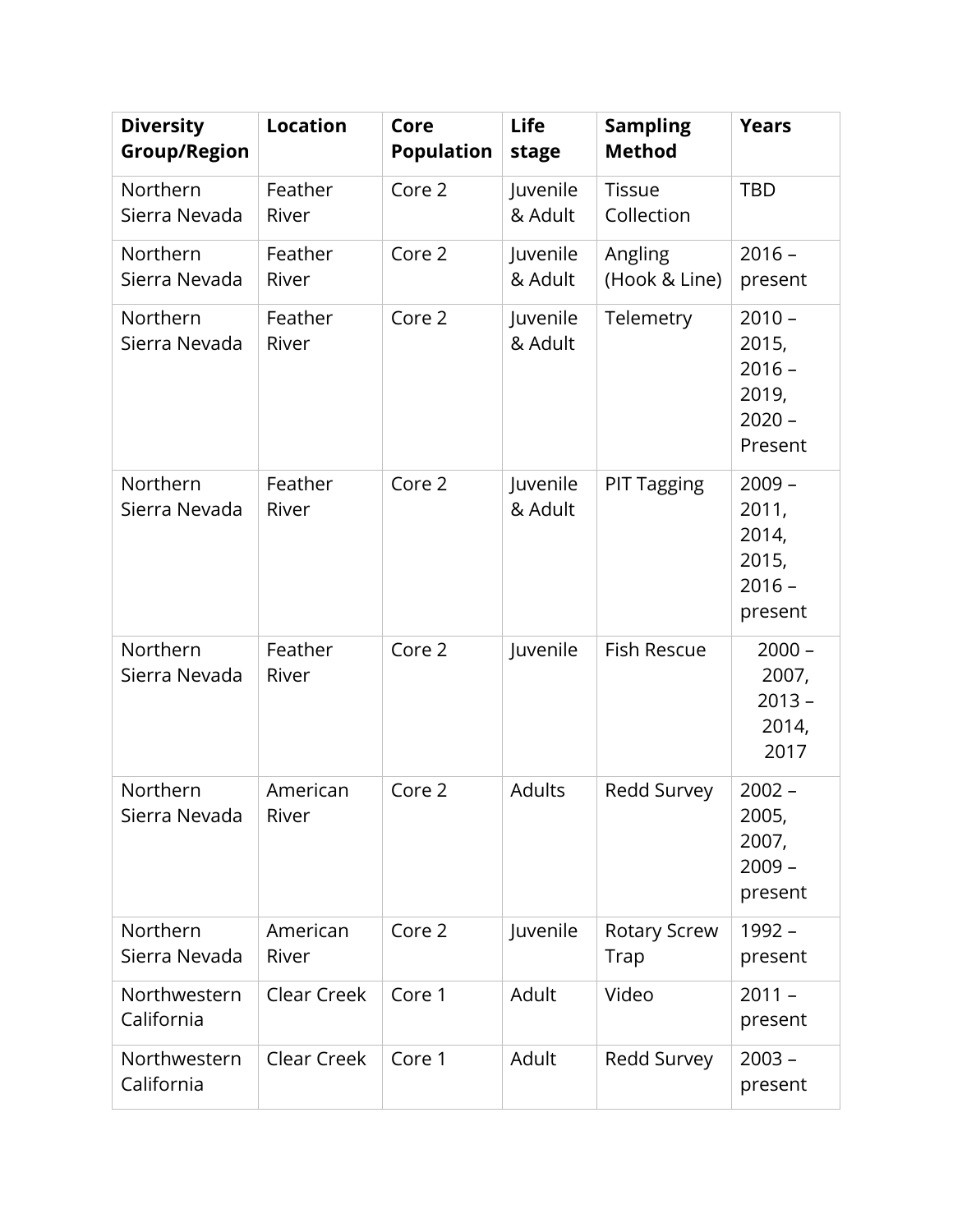| <b>Diversity</b><br><b>Group/Region</b> | <b>Location</b>              | Core<br><b>Population</b> | <b>Life</b><br>stage | <b>Sampling</b><br><b>Method</b>  | <b>Years</b>                                                    |
|-----------------------------------------|------------------------------|---------------------------|----------------------|-----------------------------------|-----------------------------------------------------------------|
| Northwestern<br>California              | Clear Creek                  | Core 1                    | Juvenile             | <b>Rotary Screw</b><br>Trap       | 1998 -<br>present                                               |
| Northwestern<br>California              | Cottonwood<br>Creek          | Core 2                    | Adult                | Video                             | $2012 -$<br>present                                             |
| <b>Basalt and</b><br>Porous Lava        | McCloud<br>River             | <b>NA</b>                 | Juvenile<br>& Adult  | Angling<br>(Hook & Line)          | 1998,<br>2013                                                   |
| <b>Basalt and</b><br>Porous Lava        | McCloud<br>River             | <b>NA</b>                 | Juvenile<br>& Adult  | <b>Weir Counts</b>                | 1984 -<br>1987                                                  |
| <b>Basalt and</b><br>Porous Lava        | McCloud<br>River             | <b>NA</b>                 | Juvenile<br>& Adult  | <b>Creel Census</b>               | 1981,<br>1982                                                   |
| <b>Basalt and</b><br>Porous Lava        | McCloud<br>River             | <b>NA</b>                 | Juvenile<br>& Adult  | Angler<br>Survey                  | $1990 -$<br>present                                             |
| <b>Basalt and</b><br>Porous Lava        | Squaw<br><b>Valley Creek</b> | <b>NA</b>                 | Juvenile<br>& Adult  | <b>Direct</b><br>Observation      | 2013,<br>2014                                                   |
| <b>Basalt and</b><br>Porous Lava        | Squaw<br><b>Valley Creek</b> | <b>NA</b>                 | Juvenile<br>& Adult  | <b>Backpack</b><br>Electrofishing | 1986,<br>1990,<br>2002                                          |
| <b>Basalt and</b><br>Porous Lava        | Squaw<br><b>Valley Creek</b> | <b>NA</b>                 | Juvenile<br>& Adult  | Angling<br>(Hook & Line)          | 2014                                                            |
| <b>Basalt and</b><br>Porous Lava        | Pit River                    | <b>NA</b>                 | Juvenile<br>& Adult  | Angling<br>(Hook & Line)          | <b>TBD</b>                                                      |
| Basalt and<br>Porous Lava               | Pit River                    | <b>NA</b>                 | Juvenile<br>& Adult  | Angler<br>Survey                  | 1993 -<br>present                                               |
| Basalt and<br>Porous Lava               | Pit River                    | <b>NA</b>                 | Juvenile<br>& Adult  | <b>Direct</b><br>Observation      | 1993,<br>1995,<br>1997 -<br>1999,<br>2001,<br>2004,<br>$2007 -$ |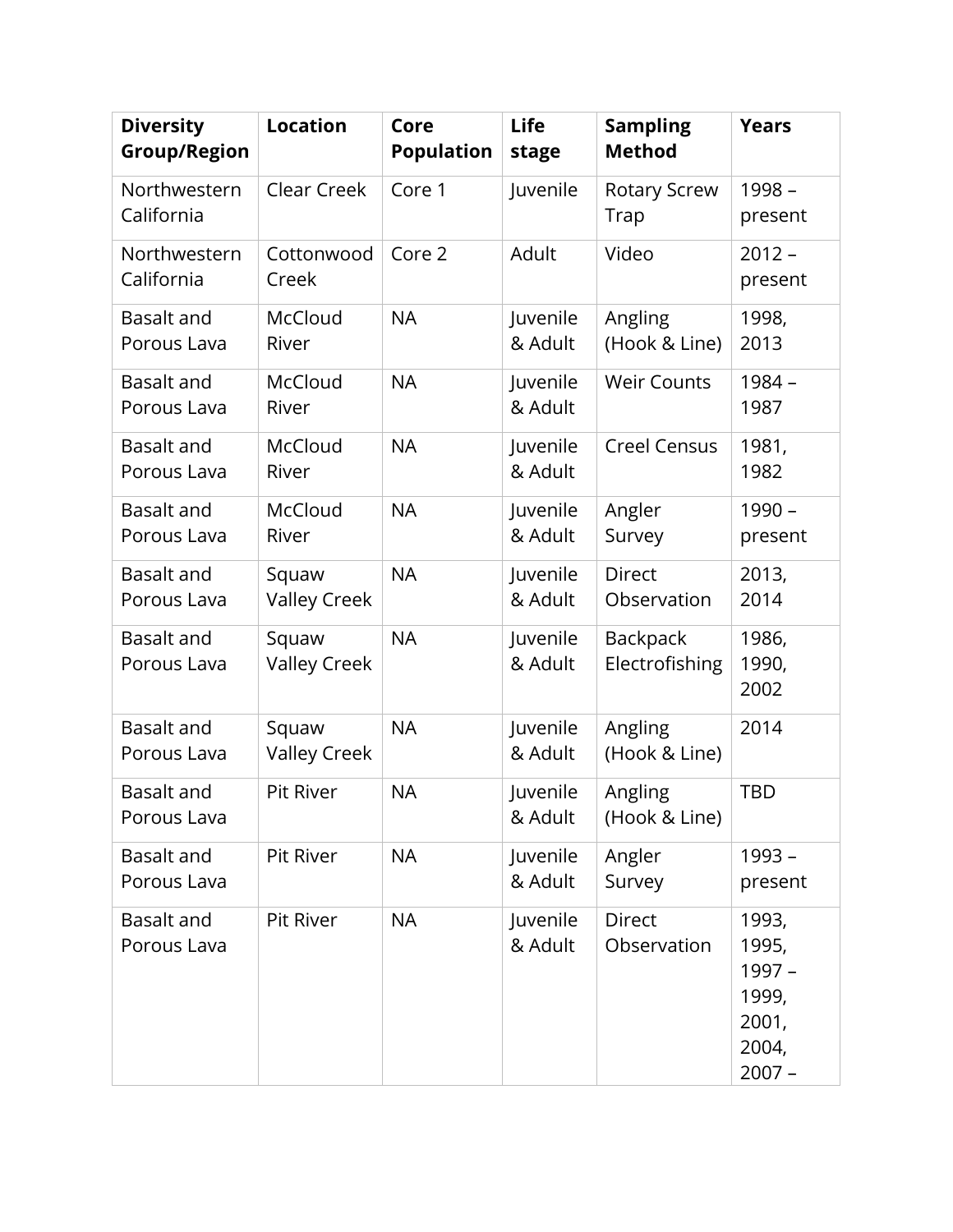| <b>Diversity</b><br><b>Group/Region</b> | <b>Location</b>   | Core<br><b>Population</b> | <b>Life</b><br>stage | <b>Sampling</b><br><b>Method</b> | <b>Years</b>                                                                     |
|-----------------------------------------|-------------------|---------------------------|----------------------|----------------------------------|----------------------------------------------------------------------------------|
|                                         |                   |                           |                      |                                  | 2010,<br>2012                                                                    |
| Basalt and<br>Porous Lava               | <b>Fall River</b> | <b>NA</b>                 | Juvenile<br>& Adult  | <b>Direct</b><br>Observation     | 1993,<br>1995,<br>1997 -<br>1999,<br>2001,<br>2004,<br>$2007 -$<br>2010,<br>2012 |
| <b>Basalt and</b><br>Porous Lava        | <b>Fall River</b> | <b>NA</b>                 | Juvenile<br>& Adult  | <b>Creel Census</b>              | 1983,<br>1988,<br>1993,<br>2012                                                  |
| <b>Basalt and</b><br>Porous Lava        | <b>Fall River</b> | <b>NA</b>                 | Juvenile<br>& Adult  | <b>Boat</b><br>Electrofishing    | $1980 -$<br>1986,<br>1988,<br>1993                                               |
| <b>Basalt and</b><br>Porous Lava        | <b>Fall River</b> | <b>NA</b>                 | Juvenile<br>& Adult  | Angler<br>Survey                 | $2003 -$<br>present                                                              |
| <b>Basalt and</b><br>Porous Lava        | <b>Hat Creek</b>  | <b>NA</b>                 | Juvenile<br>& Adult  | <b>Boat</b><br>Electrofishing    | $1980 -$<br>1984,<br>1988,<br>1991,<br>1993,<br>2012                             |
| <b>Basalt and</b><br>Porous Lava        | <b>Hat Creek</b>  | <b>NA</b>                 | Juvenile<br>& Adult  | <b>Direct</b><br>Observation     | 1993,<br>1995,<br>1997 -<br>1999,<br>2001,                                       |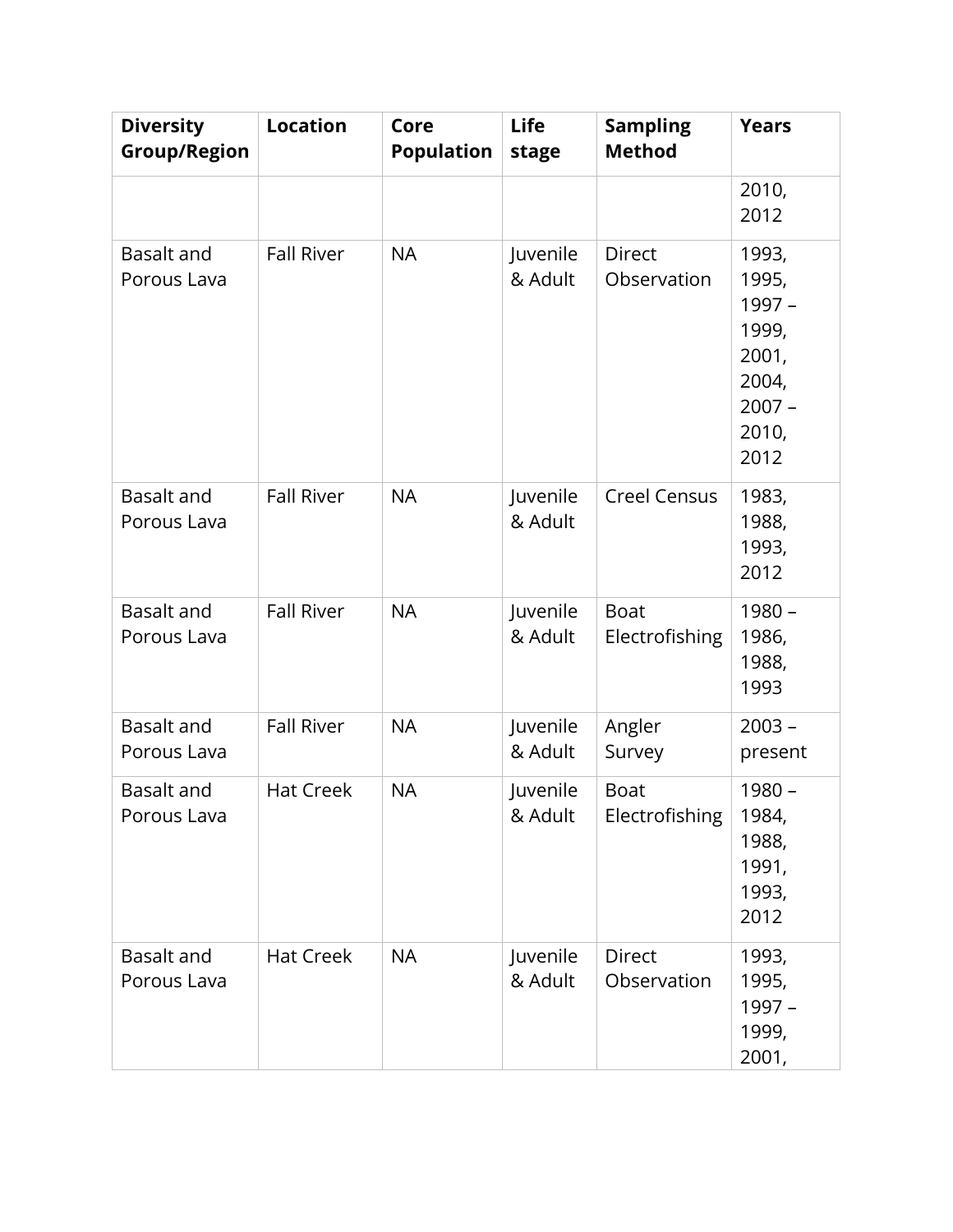| <b>Diversity</b><br><b>Group/Region</b> | <b>Location</b>        | Core<br><b>Population</b> | <b>Life</b><br>stage | <b>Sampling</b><br><b>Method</b>  | <b>Years</b>                                      |
|-----------------------------------------|------------------------|---------------------------|----------------------|-----------------------------------|---------------------------------------------------|
|                                         |                        |                           |                      |                                   | $2003 -$<br>2012                                  |
| Basalt and<br>Porous Lava               | <b>Hat Creek</b>       | <b>NA</b>                 | Juvenile<br>& Adult  | <b>Creel Census</b>               | 1983,<br>1988,<br>1993,<br>2012                   |
| Basalt and<br>Porous Lava               | <b>Hat Creek</b>       | <b>NA</b>                 | Juvenile<br>& Adult  | Angler<br>Survey                  | 1990 -<br>present                                 |
| <b>Basalt and</b><br>Porous Lava        | <b>Rock Creek</b>      | <b>NA</b>                 | Juvenile<br>& Adult  | <b>Direct</b><br>Observation      | 2013                                              |
| <b>Basalt and</b><br>Porous Lava        | <b>Rock Creek</b>      | <b>NA</b>                 | Juvenile<br>& Adult  | <b>Backpack</b><br>Electrofishing | 2018                                              |
| <b>Basalt and</b><br>Porous Lava        | Potem<br>creek         | <b>NA</b>                 | Juvenile<br>& Adult  | <b>Backpack</b><br>Electrofishing | 2018                                              |
| <b>Basalt and</b><br>Porous Lava        | <b>Kosk Creek</b>      | <b>NA</b>                 | Juvenile<br>& Adult  | <b>Backpack</b><br>Electrofishing | 2018                                              |
| <b>Basalt and</b><br>Porous Lava        | <b>Burney</b><br>Creek | <b>NA</b>                 | Juvenile<br>& Adult  | <b>Direct</b><br>Observation      | 1985,<br>1994,<br>1995,<br>1996,<br>2006,<br>2015 |
| Basalt and<br>Porous Lava               | <b>Burney</b><br>Creek | <b>NA</b>                 | Juvenile<br>& Adult  | <b>Backpack</b><br>Electrofishing | 1985                                              |
| Basalt and<br>Porous Lava               | Burney<br>Creek        | <b>NA</b>                 | Juvenile<br>& Adult  | Angler<br>Survey                  | 1996 -<br>present                                 |
| Basalt and<br>Porous Lava               | McGill creek           | <b>NA</b>                 | Juvenile<br>& Adult  | Backpack<br>Electrofishing        | 1981,<br>2018                                     |
| Basalt and<br>Porous Lava               | Screwdriver<br>Creek   | <b>NA</b>                 | Juvenile<br>& Adult  | <b>Backpack</b><br>Electrofishing | 2018                                              |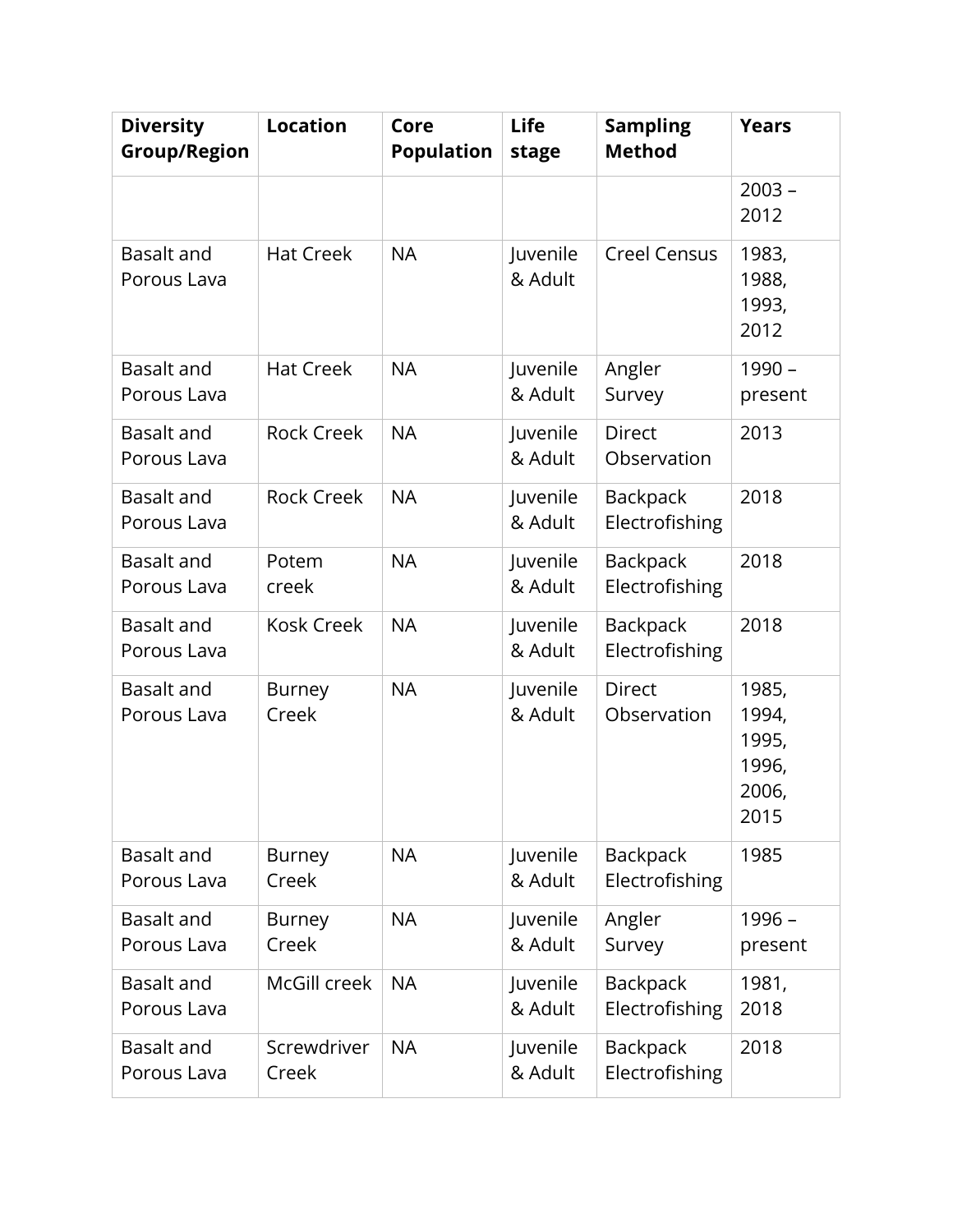| <b>Diversity</b><br><b>Group/Region</b> | <b>Location</b>                           | Core<br><b>Population</b> | <b>Life</b><br>stage | <b>Sampling</b><br><b>Method</b>  | <b>Years</b>                              |
|-----------------------------------------|-------------------------------------------|---------------------------|----------------------|-----------------------------------|-------------------------------------------|
| Basalt and<br>Porous Lava               | Sacramento<br>River<br>(Shasta<br>County) | Core 1                    | Juvenile<br>& Adult  | <b>Direct</b><br>Observation      | 1992 -<br>1999,<br>2007,<br>2008,<br>2018 |
| Basalt and<br>Porous Lava               | Sacramento<br>River<br>(Shasta<br>County) | Core 1                    | Juvenile<br>& Adult  | <b>Boat</b><br>Electrofishing     | 1980,<br>$1993 -$<br>1998                 |
| Basalt and<br>Porous Lava               | Sacramento<br>River<br>(Shasta<br>County) | Core 1                    | Juvenile<br>& Adult  | <b>Creel Census</b>               | 1980,<br>1986,<br>1994 -<br>1997          |
| <b>Basalt and</b><br>Porous Lava        | Sacramento<br>River<br>(Shasta<br>County) | Core 1                    | Juvenile<br>& Adult  | Angler<br>Survey                  | 1994 -<br>present                         |
| <b>Basalt and</b><br>Porous Lava        | <b>Scott Camp</b><br>Creek                | <b>NA</b>                 | Juvenile<br>& Adult  | <b>Backpack</b><br>Electrofishing | 2018                                      |
| <b>Basalt and</b><br>Porous Lava        | Campbell<br>Creek                         | <b>NA</b>                 | Juvenile<br>& Adult  | Backpack<br>Electrofishing        | 2018                                      |
| Basalt and<br>Porous Lava               | Middle Salt<br>Creek                      | NA                        | Juvenile<br>& Adult  | <b>Backpack</b><br>Electrofishing | 2018                                      |
| <b>Basalt and</b><br>Porous Lava        | Dog Creek                                 | <b>NA</b>                 | Juvenile<br>& Adult  | Backpack<br>Electrofishing        | 2018                                      |
| Basalt and<br>Porous Lava               | North Fork<br><b>Slate Creek</b>          | <b>NA</b>                 | Juvenile<br>& Adult  | <b>Backpack</b><br>Electrofishing | 2018                                      |
| <b>Basalt and</b><br>Porous Lava        | Castle<br>Creek                           | <b>NA</b>                 | Juvenile<br>& Adult  | Backpack<br>Electrofishing        | 2018                                      |
| Basalt and<br>Porous Lava               | North, Mid<br>& South                     | <b>NA</b>                 | Juvenile<br>& Adult  | Backpack<br>Electrofishing        | 2018                                      |